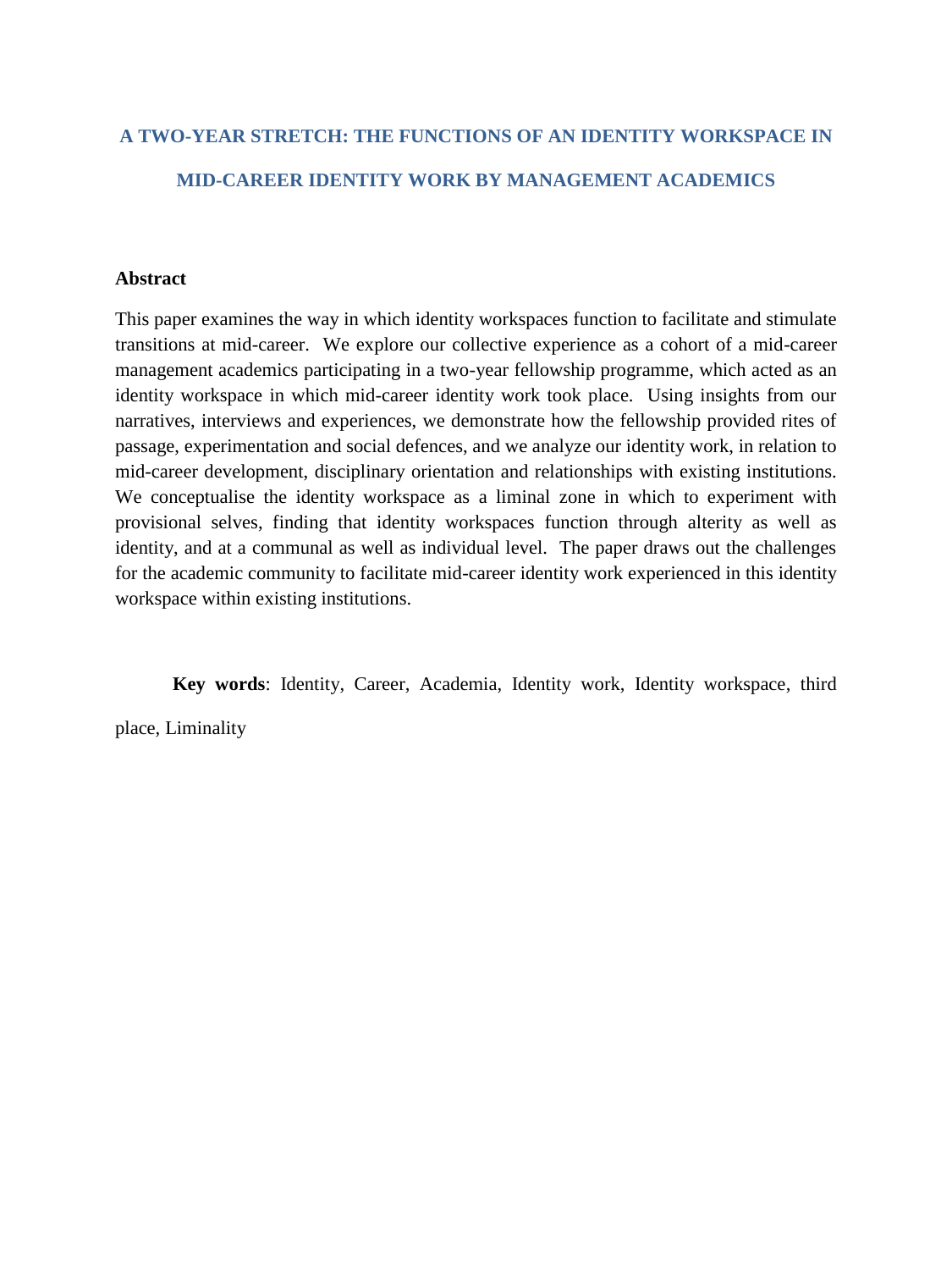# **INTRODUCTION**

The way professional identity changes over a person's career has long been a concern of scholarship on identity [\(Ibarra & Barbulescu, 2010\)](#page-34-0). It has been established that individuals engage in identity work [\(Sveningsson & Alvesson, 2003\)](#page-34-1), particularly at critical transition-points in their careers. Identity work consists of the construction and reconstruction of identity through an interaction of taking on identities required by others, and projecting self-identity, in a dynamic process which encapsulates projections of others towards the self, projections of the self towards others and reactions to received projections [\(Beech, 2011\)](#page-33-0). Individuals need resources and circumstances conducive to identity work, yet recent research suggests that increasingly fluid and unstable organizations are unable to provide these, and that separate institutions known as 'identity workspaces' can play an important role by satisfying this need [\(Petriglieri & Petriglieri, 2010\)](#page-34-2).

Most researchers have focused on career transition as an individual rather than a collective phenomenon, and yet identity work is, according to some, necessarily an intersubjective undertaking [\(Kreiner, Hollensbe, & Sheep, 2006;](#page-34-3) [Petriglieri & Petriglieri, 2010\)](#page-34-2). Furthermore, mid-career transitions are especially problematic, as individuals negotiate the norms required by their own organizations and professional contexts [\(Baruch, 2003\)](#page-33-1) and are at increased risk of 'losing the plot' [\(Thomas & Linstead, 2002\)](#page-34-4) as they reach the middlemanagement layers of their organizations. Academic work is particularly salient in this regard since the multiple roles of teacher, researcher, member of scholarly community, writer, editor, committee member, manager and more can be contained within it, and successful academics specialize in different areas of the job and construct their identities in very different ways [\(Frost & Taylor, 1996;](#page-34-5) [Stablein & Frost, 2004\)](#page-34-6). Corley [\(2010\)](#page-33-2) suggests that, at mid-career (in particular on achieving tenure), scholars can shift from the "I should"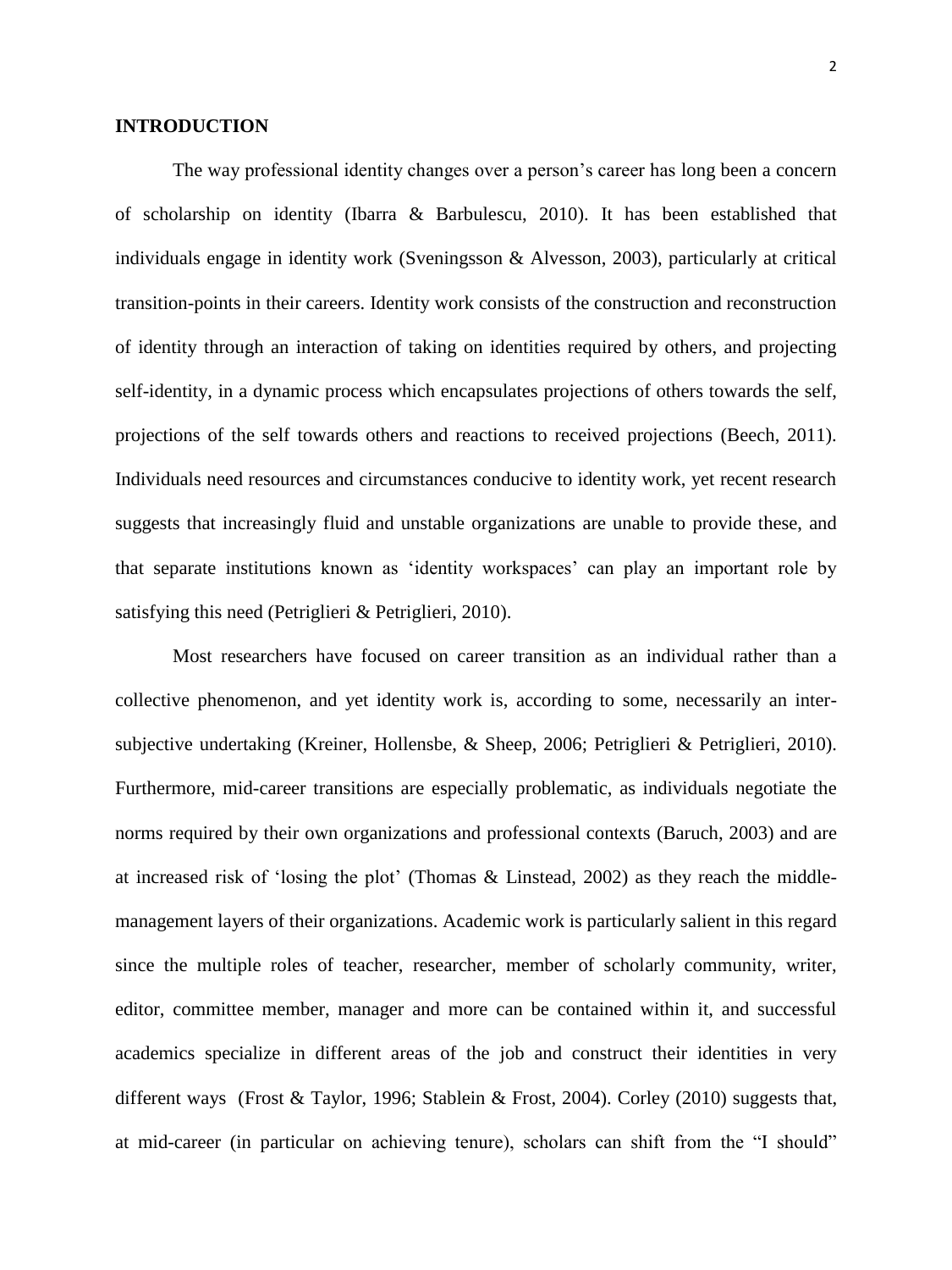mentality, shaped by what is required by the institution, to the "I want to" approach of the senior scholar, who has more latitude in deciding what kind of academic to be.

In this paper then, we examine academic mid-career transitions and the way in which identity workspaces function to facilitate and stimulate these transitions. Previous work [\(Petriglieri & Petriglieri, 2010\)](#page-34-2) has introduced the concept of identity workspaces and outlined the conditions for their existence and legitimation: we develop an understanding of how identity workspaces function. In order to achieve this, we explore the collective experience of a cohort of a mid-career academics participating in a two-year fellowship programme, which, we argue, acted as an identity workspace in which mid-career identity work took place. That cohort consisted of the six authors of this paper. Using insights from narratives, interviews and experiences from our regular cohort meetings, we analyze our identity work and demonstrate how the fellowship provided an identity workspace. More specifically, we address the following research questions:

- To what extent and in what ways did the fellowship and its institutional context exhibit the properties of an identity workspace?
- How did the fellowship enable and stimulate identity work?
- How did the identity workspace relate to the 'home' organizational environment of the participants?
- What insights did the fellowship process provide into identity work as a collective activity as opposed to an individual activity?

In addressing these research questions, the paper's key contribution is to an understanding of how identity workspaces function in the process of identity work.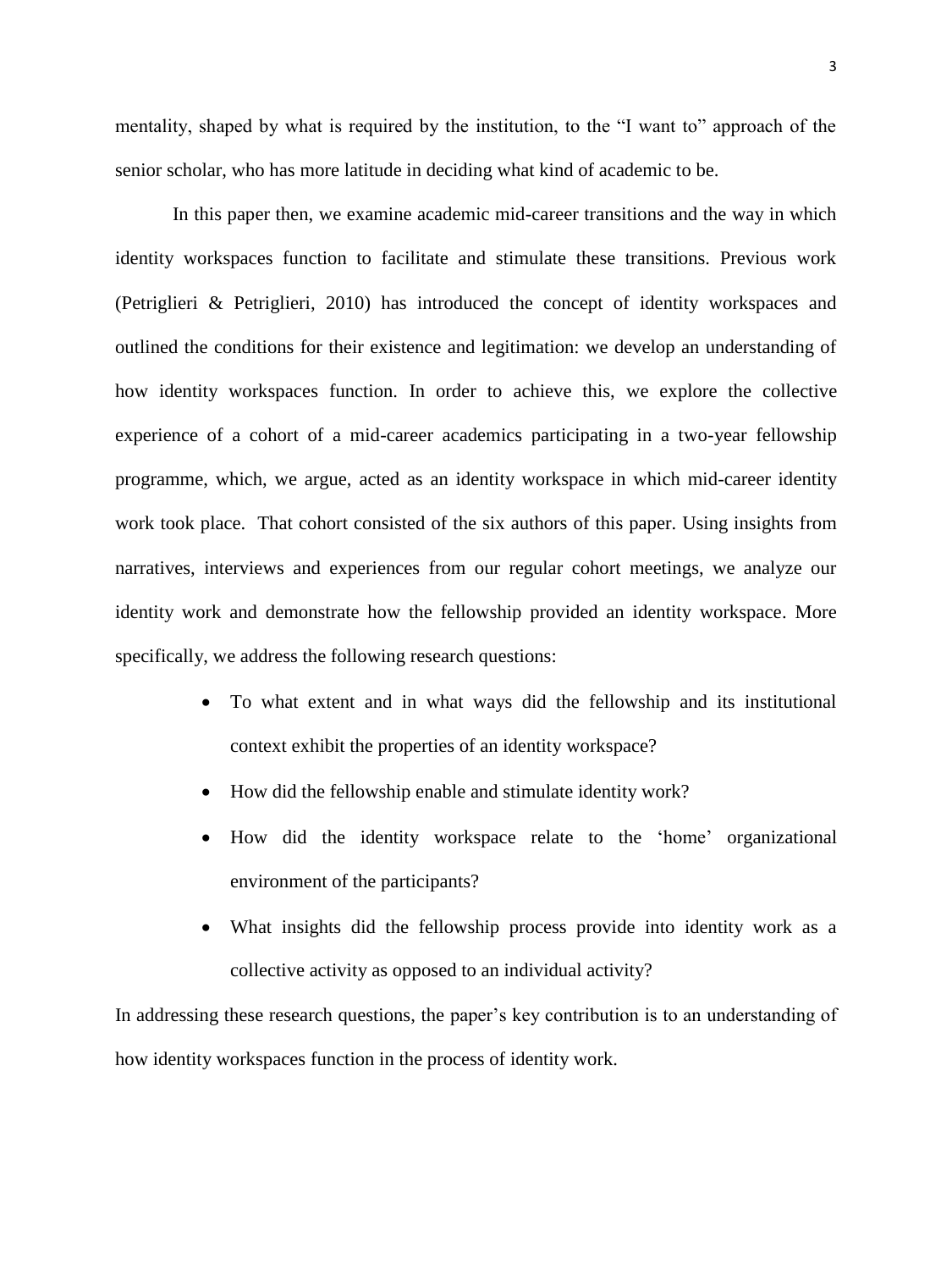The paper is structured as follows: first we explore the concepts of identity work and identity workspaces within the extant literature. Second, we describe the history and context of the fellowships which form the identity workspace. Third, we describe our methodological approach, which draws from identity theory and narrative methods in the form of narrative identity work, using autobiographical narratives, interviews and experiences as data. We then go on to present our findings in relation to the fellowship as a context for identity work and as an identity workspace, in which career development takes place. Our discussion section evaluates the significance of the identity workspace for undertaking identity work at mid-career in providing space for experimentation, a sentient community, social defenses and rites of passage, and we provide a framework illustrating how identity workspaces function. In concluding, we offer some insights into this functioning of identity workspaces and the implications for mid-career identity work. Although we report on the identity work of six academics working within a particular and rather unusual initiative in the UK, our work can shed light on broader questions of identity work, career transition and identity workspace. This aspect of the fellowship also means that many of these insights on the nature of identity work may generalize to other professions and forms of knowledge intensive work.

# **THEORETICAL BACKGROUND ON IDENTITY**

## **Identity Work and Identity Workspaces**

*Identity* has been ascribed to the meanings that individuals attach to themselves in interaction with others [\(Dutton, Roberts, & Bednar, 2010\)](#page-33-3), or the narratives individuals give of who they are [\(Ibarra & Barbulescu, 2010\)](#page-34-0). Identity construction is the interplay of a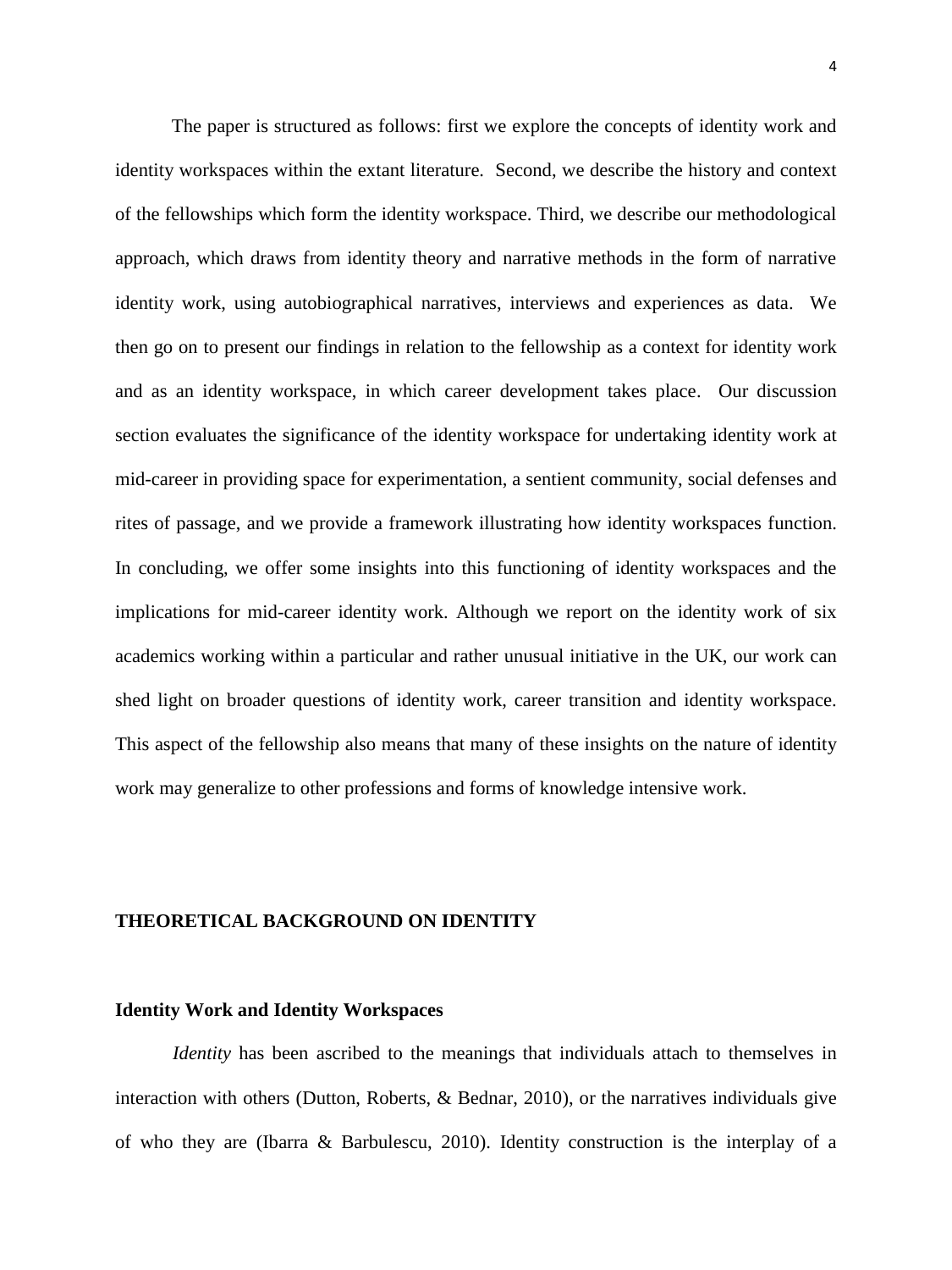dialogue in which inner self-identity is influenced by the outer social-identity [\(Watson,](#page-35-0)  [2009\)](#page-35-0). According to Ybema et al. [\(2009\)](#page-35-1), the formation of an identity therefore involves the discursive articulation of an ongoing iteration between social and self-definition, which "might be conceptualized as a complex, multifaceted process which produces a socially negotiated temporary outcome of the dynamic interplay between internal strivings and external prescriptions, between self-presentation and labeling by others, between achievement and ascription and between regulation and resistance" [\(Ybema et al., 2009, p.](#page-35-1)  [301\)](#page-35-1). As a result, theories of identity have tended to conceive of it as neither static nor innate, but part of a process of being and becoming [\(Alvesson & Willmott, 2002;](#page-33-4) [Jenkins,](#page-34-7)  [1996\)](#page-34-7), and as fluid and socially constructed rather than fixed and deterministic [\(Craib, 1998;](#page-33-5) [Elliott, 2001;](#page-33-6) [Ybema et al., 2009\)](#page-35-1).

The processual nature of identity requires *identity work*, in which, according to Alvesson and Willmott [\(2002, p. 626\)](#page-33-4), people are "continuously engaged in forming, repairing, maintaining, strengthening or revising the constructions that are productive of a precarious sense of coherence and distinctiveness". Identity work includes both *identity stabilisation*, consolidating an existing identity, and *identity transition*, acquiring a new identity. In relatively stable or routine life situations, identity stabilization dominates, and identity work is relatively unconscious, although it is contingent upon life history and the unchallenged position of the hegemonic discourses through which identity is reproduced [\(Alvesson & Willmott, 2002\)](#page-33-4). Specific encounters and events such as starting a new job, however, often entail conscious identity work, and transitions can therefore highlight and heighten awareness of the constructed quality of identity [\(Alvesson & Willmott, 2002;](#page-33-4) [Sveningsson & Alvesson, 2003\)](#page-34-1).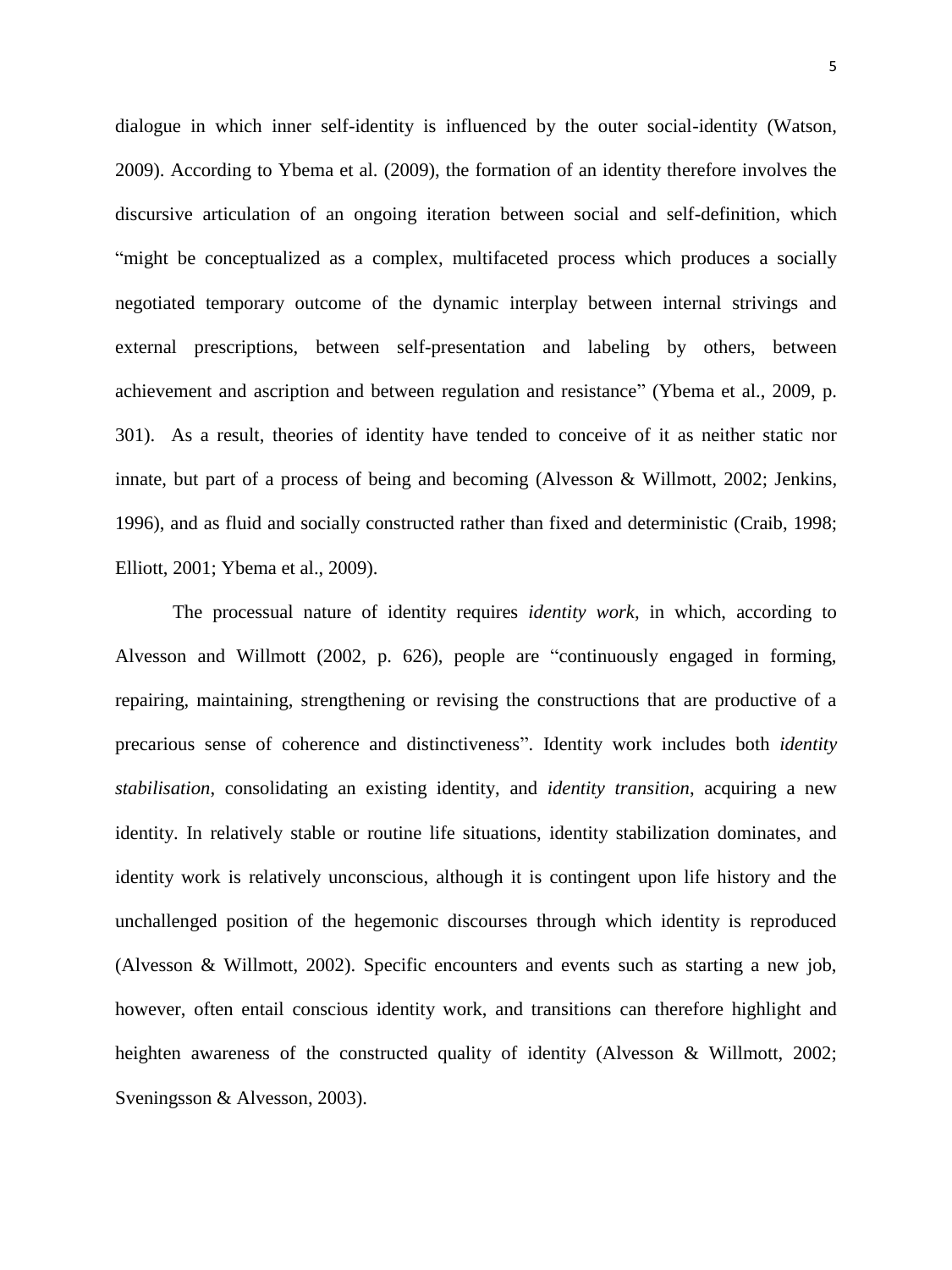Work-related identity focuses on the aspects of identity that are tied to work and work-related activities, "a central domain for the construction of the self" [\(Dutton et al.,](#page-33-3)  [2010, p. 286\)](#page-33-3). As professionals develop their careers, they often take on different roles that build on their skills and experiences, and the transitions between these roles may require conscious identity work. Ibarra [\(1999, p. 764\)](#page-34-8) found that, rather than merely contemplating 'possible selves' *before* the transition, individuals adapt to new roles by *actively experimenting* with 'provisional selves' that serve as trials for new but not yet fully elaborated professional identities, by "(1) observing role models to identify potential identities, (2) experimenting with provisional selves, and (3) evaluating experiments against internal standards and external feedback in the form of experimenting with provisional selves". Of course, it is necessary for individuals to have the opportunity to conduct such experiments: to some extent, interventions such as leadership development programmes provide such opportunities as they "often prepare managers to make leadership transitions by helping them see that they are at such a juncture, work through any ambivalence they may feel, and anticipate the identity requirements of their careers" [\(Ely, Ibarra, & Kolb, 2011, p.](#page-34-9)  [485\)](#page-34-9).

Organizational studies of identity construction have predominately focused on work settings, work-based situations and actions such as how newcomers make sense of new [\(Beyer & Hannah, 2002\)](#page-33-7), or existing work settings [\(Dutton et al., 2010\)](#page-33-3). Fine [\(1996\)](#page-34-10), for example, studied the identity narratives that chefs constructed in restaurants. However, if organizations lack the space for experimentation with 'provisional selves', how might the identity work get done? According to Petriglieri and Petriglieri [\(2010, p. 44\)](#page-34-2), one way to achieve this is to use 'identity workspaces', defined as 'institutions that provide a holding environment for individuals' identity work… a social context that reduces disturbing affect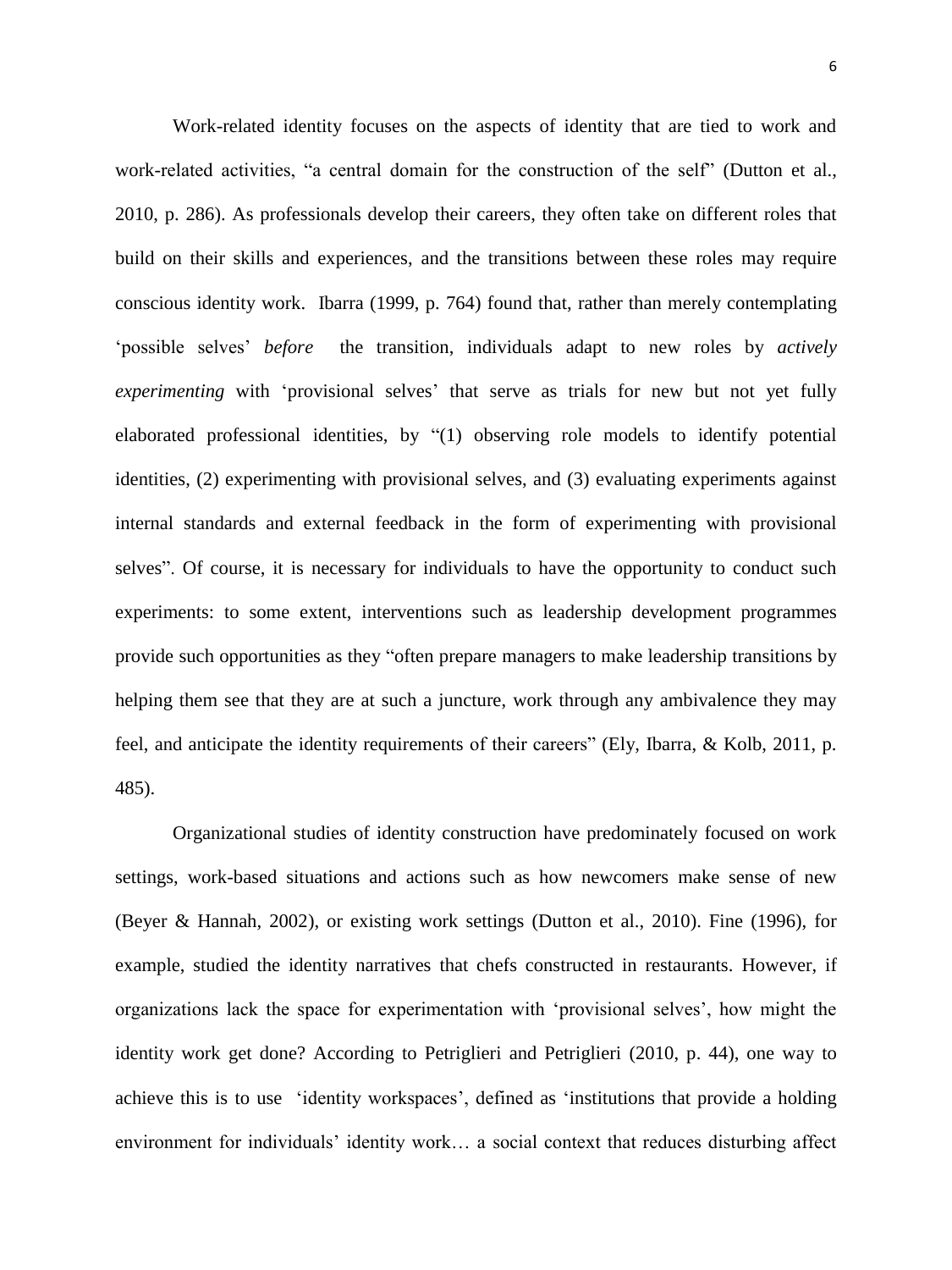and facilitates sense-making'. They argue that an individual is likely to invest an institution with the function of an identity workspace when it provides the following three elements: a coherent set of social defenses, sentient communities, and vital rites of passage. As such, it facilitates identity work, and the construction of narratives that are both personally acceptable and socially legitimate (Petriglieri & Petriglieri, 2010). The context in which Petriglieri and Petriglieri [\(2010\)](#page-34-2) study this concept is the Business School, where managers studying for MBAs may seek a workspace where identity narratives can be consolidated and redrafted. Such workspaces are less and less likely to be provided by increasingly fragmented and turbulent organizations, they argue. Business schools offer a 'third, equidistant entity' that may provide a means for managers to maintain and adapt their professional identity even in the face of the 'shifting relatedness between corporations and these individual employees' [\(Petriglieri & Petriglieri, 2010, p. 52\)](#page-34-2).

## **Identity, rites of passage and liminality**

One of the three elements of Petriglieri and Petriglieri's identity workspaces is the rite of passage. Rites of passage were theorized by van Gennep [\(1960\)](#page-35-2) to include three stages: separation, liminality and aggregation. Beech [\(2011\)](#page-33-0) draws on this anthropological analysis of rites of passage and, in particular, liminality, to examine identity work in organizations. He finds that, in his cases, the state of liminality, of in-between-ness and ambiguity, is a useful way to conceptualise people at moments of transition such as job change or being under threat of redundancy. But he finds less evidence of clear moments of separation and aggregation and, indeed, argues that these aspects of rites of passage are typically less prominent in organizational analysis. Similarly, Trice and Morand [\(1989, p. 402\)](#page-35-3) point out that this last stage of aggregation (which they term 'incorporation') is often missing from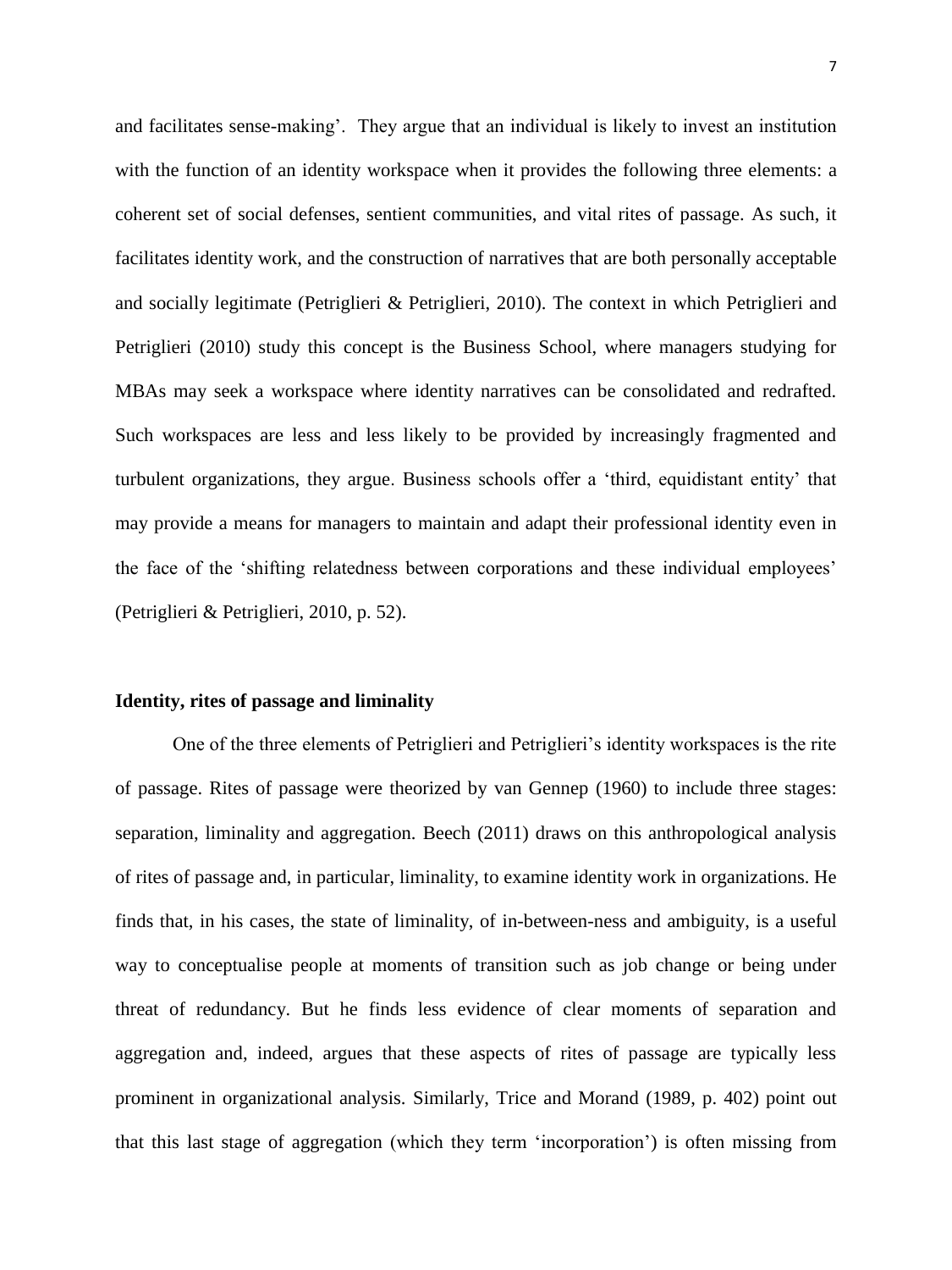accounts of organizational rites of passage. However, the notion of identity workspaces strongly conveys the idea of 'going somewhere else' (literally and/or metaphorically), which brings with it at least the possibility of moments of separation and aggregation. Certainly in Petriglieri and Petriglieri's discussion of business schools, the managers leave their organization (separate) and, at some later date, return to it or to organizational life in another organization (aggregate).

Going somewhere else – to a 'third place' – is also the theme of Berthoin Antal's [\(2006\)](#page-33-8) discussion of intellectual entrepreneurship. She argues that such entrepreneurship, which is seen as increasingly important in contemporary academic life, requires 'between times' and 'between places', for example train and aeroplane journeys, meetings with colleagues from different disciplines or institutions, perhaps in social settings, or solitary moments for reflection in hotel rooms and the like. In other words, the 'ivory tower' of every day university life is not such a 'good place to get some thinking done' and may be the worst. In using the term 'third place', Berthoin Antal [\(2006\)](#page-33-8) draws on Oldenburg's [\(1989\)](#page-34-11) discussion of such places as bars and cafes in American life, which are the 'third place' between home and work. Oldenburg [\(1989, p. 22 -](#page-34-11) 37) identifies some of the characteristics of these third places, which are typically: on neutral ground; a 'leveler' (in the sense of removing hierarchical and status differences); where 'conversation is the main activity'; 'the regulars' are an important element; and, as a physical structure, are typically 'plain' to encourage leveling and discourage pretention.

These third places are at the interstices of everyday life, rather than being the sites of infrequent, major phases of identity work. They are also, for the most part, physical places, such as trains, planes and rooms. This view contrasts with the notion of the identity workspace, which is not wholly physical: in the words of Petriglieri and Petriglieri [\(2010\)](#page-34-2), a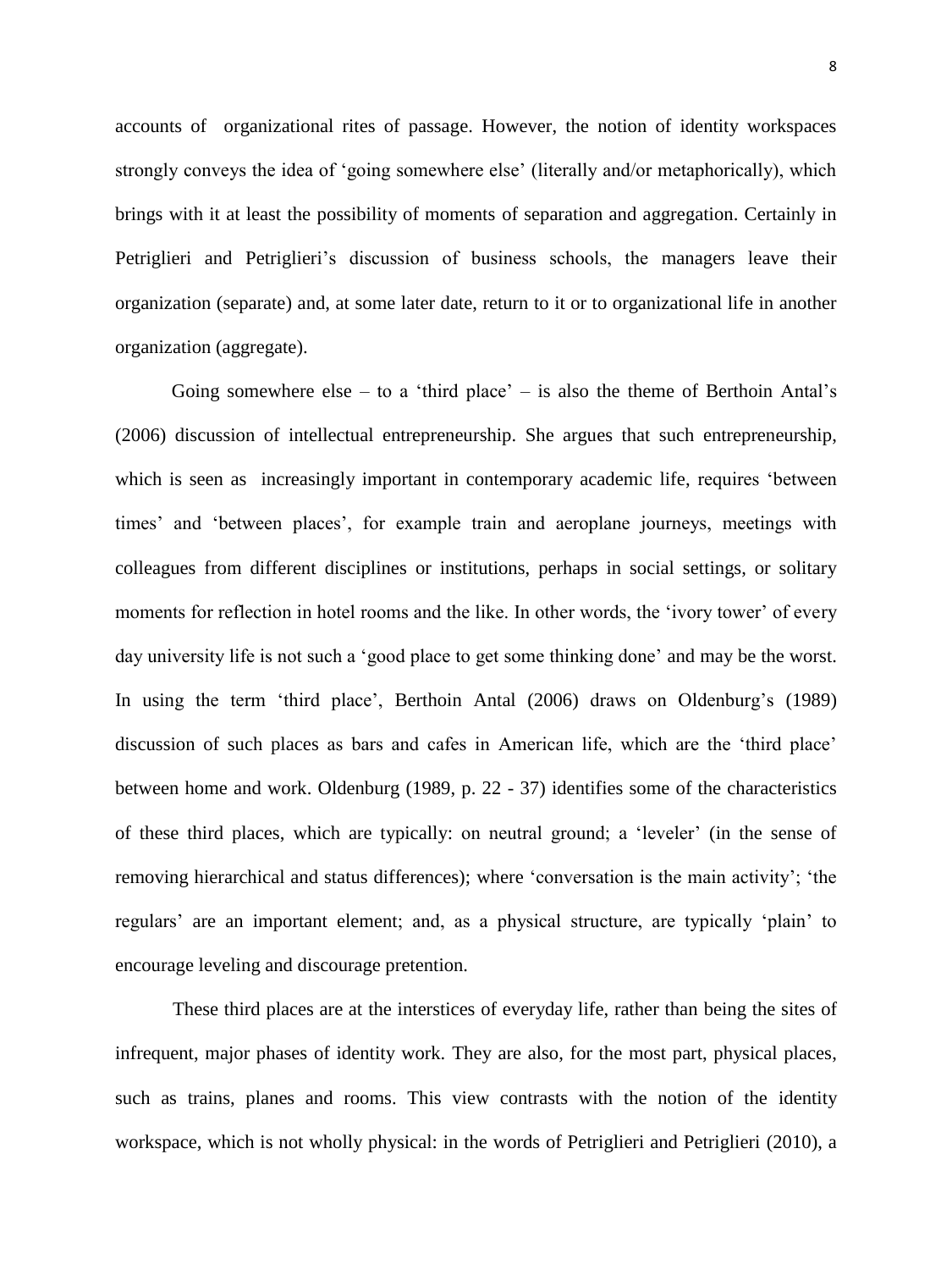workspace is 'a physical as well as a social and psychological space' (p. 46) and an identity workspace is 'an institution that provides a holding environment for identity work' (p. 45). Nevertheless, there are also some common elements between identity workspaces and 'third places' as described here.

In summary, while professional identity work is an integral part of the processes of identity construction, much of the literature focuses on the workplace and narratives used to make sense of workplace identities, rather than professional identity work which takes place *outside* the formal organization in what might be termed an identity workspace for professional identity work. It is this latter space and how identity workspaces function in the process of identity work we address in this paper.

# **STUDYING THE WORKSPACE – CONTEXT AND METHOD**

# **Research Fellowships as Identity Workspace - History and Context**

All six authors were awarded two-year Mid-Career Fellowships funded by the Advanced Institute of Management Research  $(AIM)^1$ . AIM was devised to support and enhance UK management research, and its researchers were drawn from a wide variety of universities in both the UK and overseas. A total of 57 fellows were funded through salary buy-outs for between one and three years in six different cohorts; AIM Scholars and AIM Associates were more junior researchers brought in to work with the fellows; individual projects were funded via standard awards; a scheme of Visiting International Fellows and AIM Overseas Fellows extended the network beyond the UK; and AIM Executive Advisors incorporated practitioners. In total, AIM covered over 200 academics.

1

 $1$  Aim was funded by the UK Economic and Social Research Council (ESRC) and the Engineering and Physical Science Research Council (EPSRC)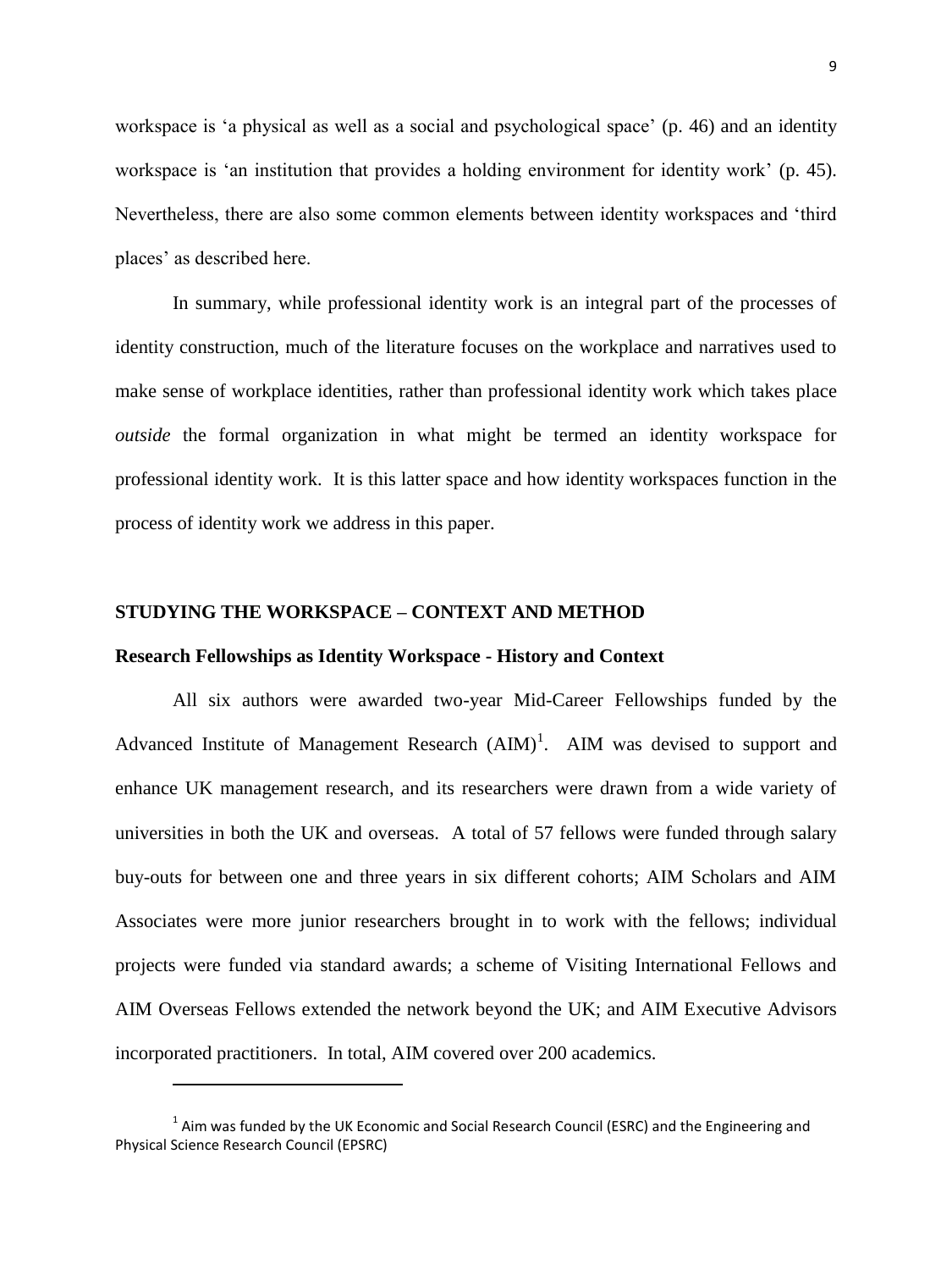The AIM Mid-Career Fellowships had several distinctive features. First, they were explicitly intended for academics at "mid-career", defined as being not more than one-third of the way through an academic career (or, in one version, having 'more of a future than a past'). This was broadly interpreted and members of our cohort ranged from one fellow who had been a full professor for five years to a lecturer (assistant professor) who had completed her PhD three years before (although interestingly all of us had entered academia as mature candidates). During the fellowship, one of the cohort was in her 30s and all of the others were in their 40s. The fellowship funding bought out a large portion of fellows' teaching and other commitments, as well as paying for research and other activities.

The second distinctive feature was that each cohort of researchers was based around a common theme: in our case this was the service sector or "Services". Services now constitute the majority of private-sector activity and nearly all public and third-sector activity (AUTHORS); indeed, about of 80% of economic activity in developed countries now centres on services. As such, the service sector is wide-ranging and complex and its management provokes a number of challenges for practitioners, professionals and academics. Unsurprisingly, given the breadth of services both as practical and academic domain, the six AIM Services Fellows came from a wide range of disciplinary backgrounds: econometrics, HRM, operations management, marketing, and critical accounting, and were exploring topics such as innovation in services, the creation and pricing of new service business models, entrepreneurial behavior in services, and gender and diversity in the sector.

Third, the AIM fellows were explicitly required to engage in what were termed "capacity-building" activities. These included mentoring and supporting the development of other academics in the sector, outside their own institution. Examples of these activities included running workshops on writing grant applications or writing for publication,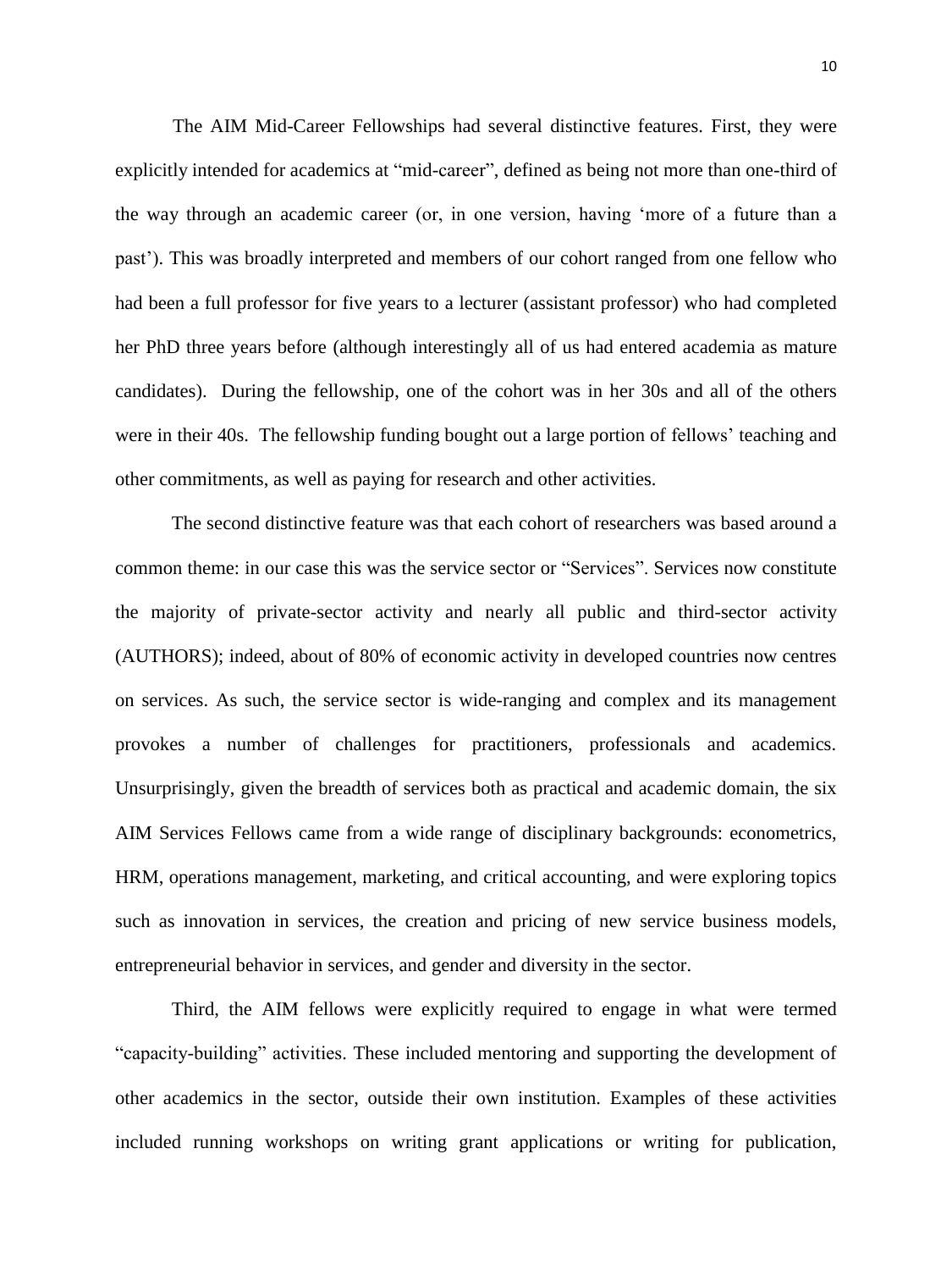conducting engaged fieldwork, and so forth. Sometimes the fellows themselves delivered substantive content; on other occasions, they would arrange for other scholars to provide a significant part of the content. Often, these capacity-building activities saw the fellows shifting from being competent exponents of the various skills to taking on the role, often for the first time, of seeking to develop those skills in others.

Fourth, fellows were directly encouraged, through the explicit criteria of the fellowship and through interventions organized by the AIM Directors, to engage with and disseminate work with policymakers and practitioners, in a way that went beyond the norms of our existing academic institutions and our existing experiences. Significant funding and organizational support were made available to allow fellows to run practitioner and policy events at prestigious locations in London and elsewhere, and to produce practitioner-oriented briefing documents based on academic work, aided by journalists who were skilled at writing for a practitioner audience. Some fellows underwent media training to further develop their ability to disseminate work to a wider audience and to use media such as video.

As a cohort, we were drawn from six individual and separate academic institutions and, in the main, did not know each other before becoming fellows. We met regularly every two or three months during the two years of the Fellowship (and during the year after). Meetings typically lasted one day, with the Lead Fellow setting and circulating the agenda, and managing the running order. We discussed our progress, reflected on common themes and worked on some *ad hoc* collective endeavors, including an edited book. The meetings were also attended, at least in part, by one or more of the AIM Directors, who was able to provide advice and insight on the AIM initiative and other matters. Cohort meetings normally took place in the AIM offices in central London, but we also met in Manchester, Birmingham, and Oxford. One meeting in Edinburgh was held jointly with another cohort of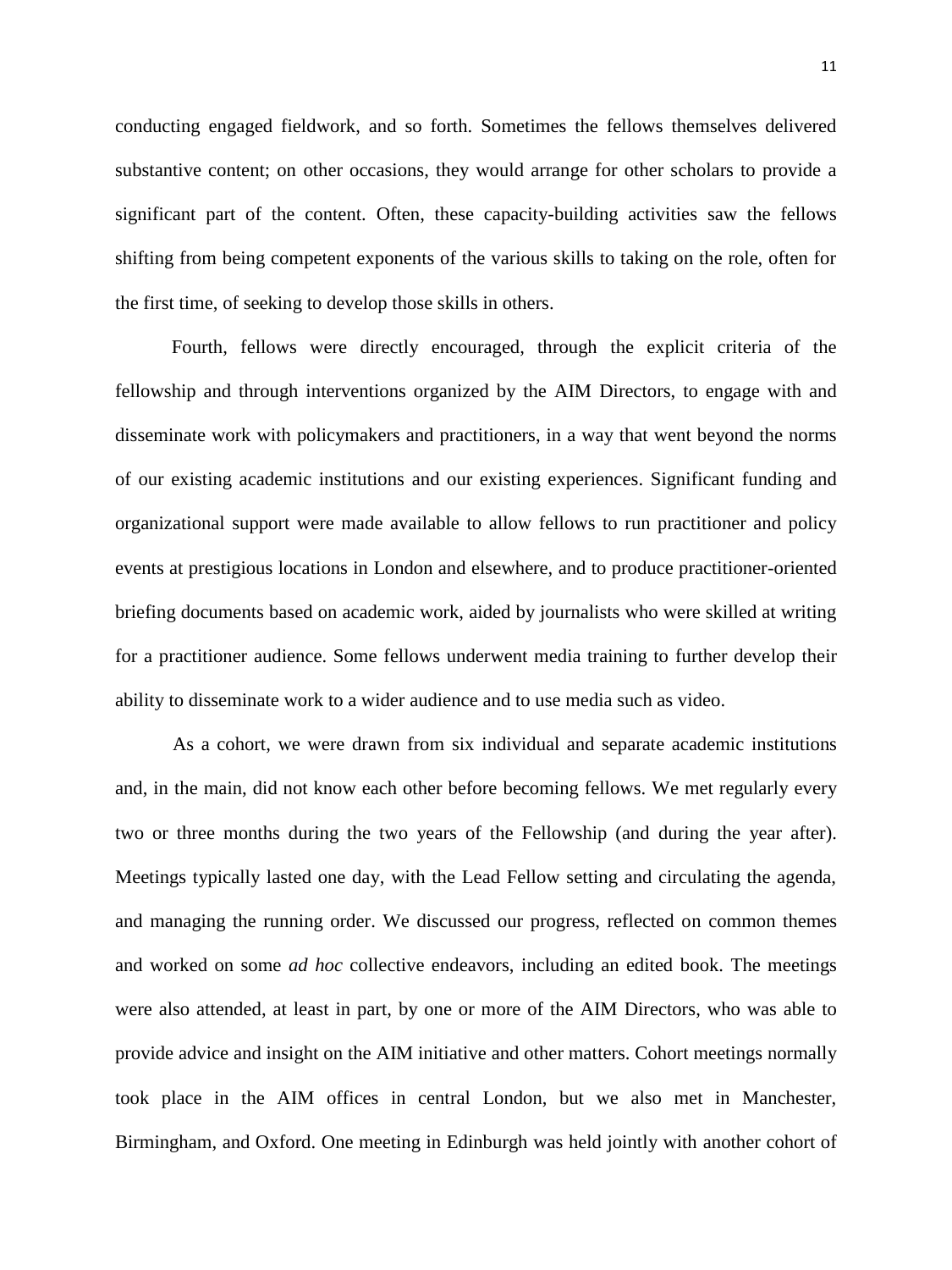AIM Fellows who focused on innovation research. Between cohort meetings we worked individually, in pairs or in smaller groups on our research and capacity-building activities and were in regular virtual contact.

#### **Methodological approach**

Identity scholars have long argued that individuals make sense of their transformations and experience during transitions through crafting narratives (AUTHOR; [Day Sclater, 1988;](#page-33-9) [Ibarra & Barbulescu, 2010\)](#page-34-0) as they engage in identity work to form and reform their sense of self in new contexts. While our individual research projects undertaken as part of the fellowship utilized a range of qualitative and quantitative methodologies, for the purposes of our reflections on the process of the fellowship and the identity work and workspaces addressed in this paper, we draw from this rich tradition of narrative research, which includes accounts, stories, justifications, and disclaimers [\(Ibarra & Barbulescu, 2010\)](#page-34-0), used to understand identities [\(Brown, 2006;](#page-33-10) [Holstein & Gubrium, 2000;](#page-34-12) [McKenna, 2010;](#page-34-13) [Watson, 2009\)](#page-35-0). Narratives form part of the experimentation, reflection and ongoing stream of sense-making required to affirm identity and transition within identity construction (Beech, 2011; Brown, 2006; Ibarra & Barbulescu, 2010). Furthermore, as Watson (2009) points out, within our identity work we both make narratives and use those which our cultures make available to us. The interaction of identity work and narrative leads to narrative identity work, 'social efforts to craft self-narratives that meet a person's identity aims' (Ibarra & Barbulescu, 2010, p. 137). The forms of narrative enacted in narrative identity work may be contested and varied, ranging from explicit story-telling, autobiographical narratives, and 'public narratives' to reflexive internalized sense-making by the individual (Watson, 2009),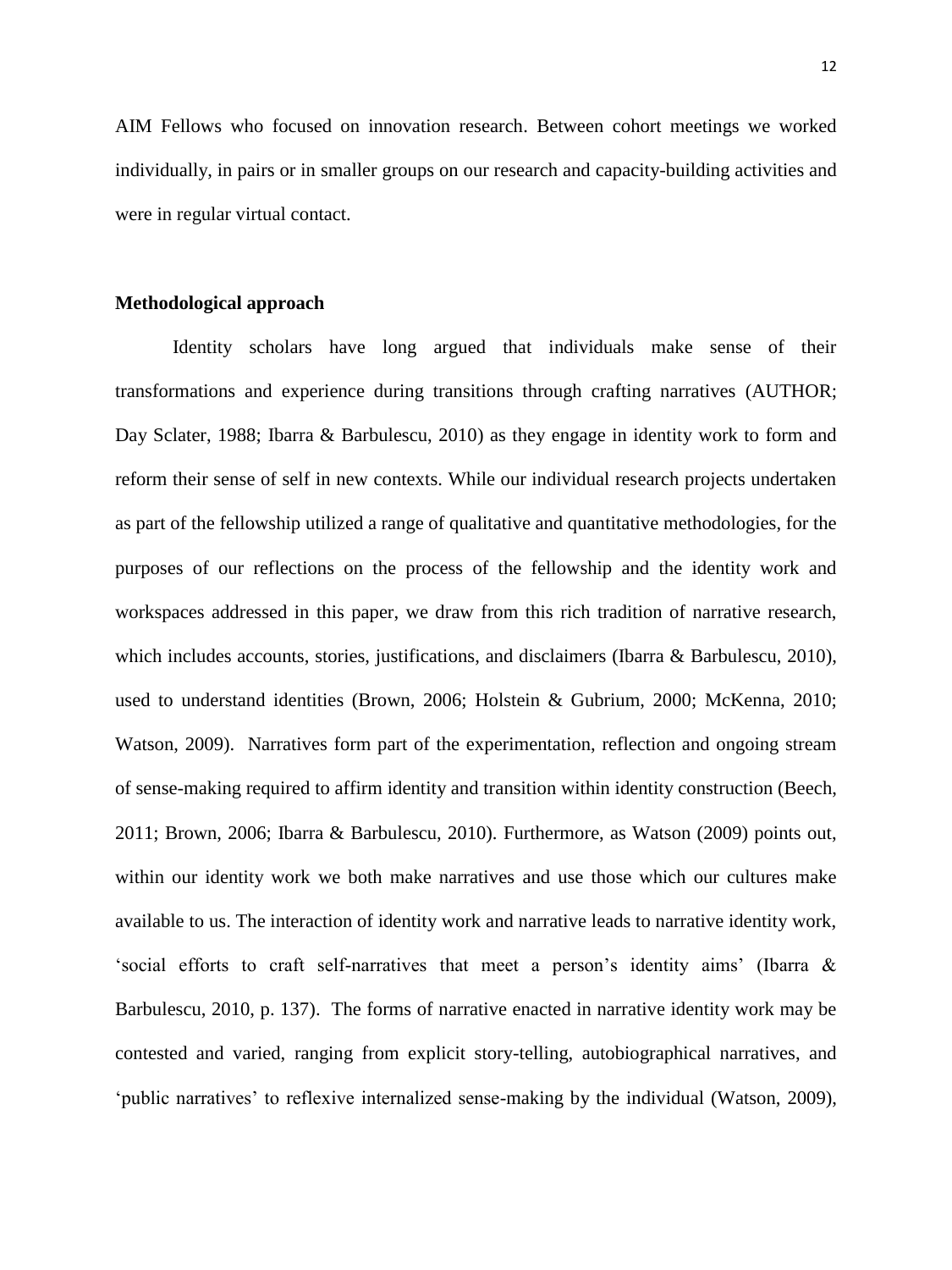but they offer a space for the individual to explore, create and revise the self, the self as 'other' and the self as a social being (Ybema et al., 2009).

Hence, our process of reflexive engagement with our identities in the identity workspace of AIM is grounded in the stories and narratives we have told to ourselves and to each other of our experiences and shifting sense of self during our fellowships. We draw on our collective experience as AIM fellows during our regular meetings where we effectively 'narrated' our selves each time that we met. We combined our observations and reflections on our conversations with three specific reflexive methods to gather data on our experiences.

First, we each wrote short autobiographical reflective pieces on our experiences in the form of vignettes. Stories and vignettes are commonly used in exploring aspects of the self in the autoethnographical tradition [\(Boje & Tyler, 2008;](#page-33-11) [Ellis, 2009;](#page-33-12) [Learmonth & Humphreys,](#page-34-14)  [2012\)](#page-34-14). Autoethnography enables the researcher to understand their own experiences, identity and location within the research process (AUTHOR), while a reflexive use of autobiographical material also provides a valuable resource for exploring, presenting and representing the self [\(AUTHOR; Daskalaki, 2012\)](#page-33-13). It allows for dialogical inquiry of both the self as other and the self in relation to theory [\(Cohen, Duberley, & Musson, 2009;](#page-33-14) [Humphreys, 2005;](#page-34-15) [Spry, 2001\)](#page-34-16). We met, shared and discussed our autoethnographical writings, which prompted further debate and discussion of their meaning [\(Ellis, 2004\)](#page-33-15).

Secondly, after sharing our autoethnographical vignettes, we interviewed each other in pairs to probe on some specific aspects of how the fellowships had impacted on our careers, identities, relations with peers and future possibilities. A number of broad questions were agreed upon but the semi-structured nature of the interviews meant that they were flexibly applied. Questions considered the experiences and effects of the fellowship on developing academic identity, career aspirations and progression, being part of a cohort of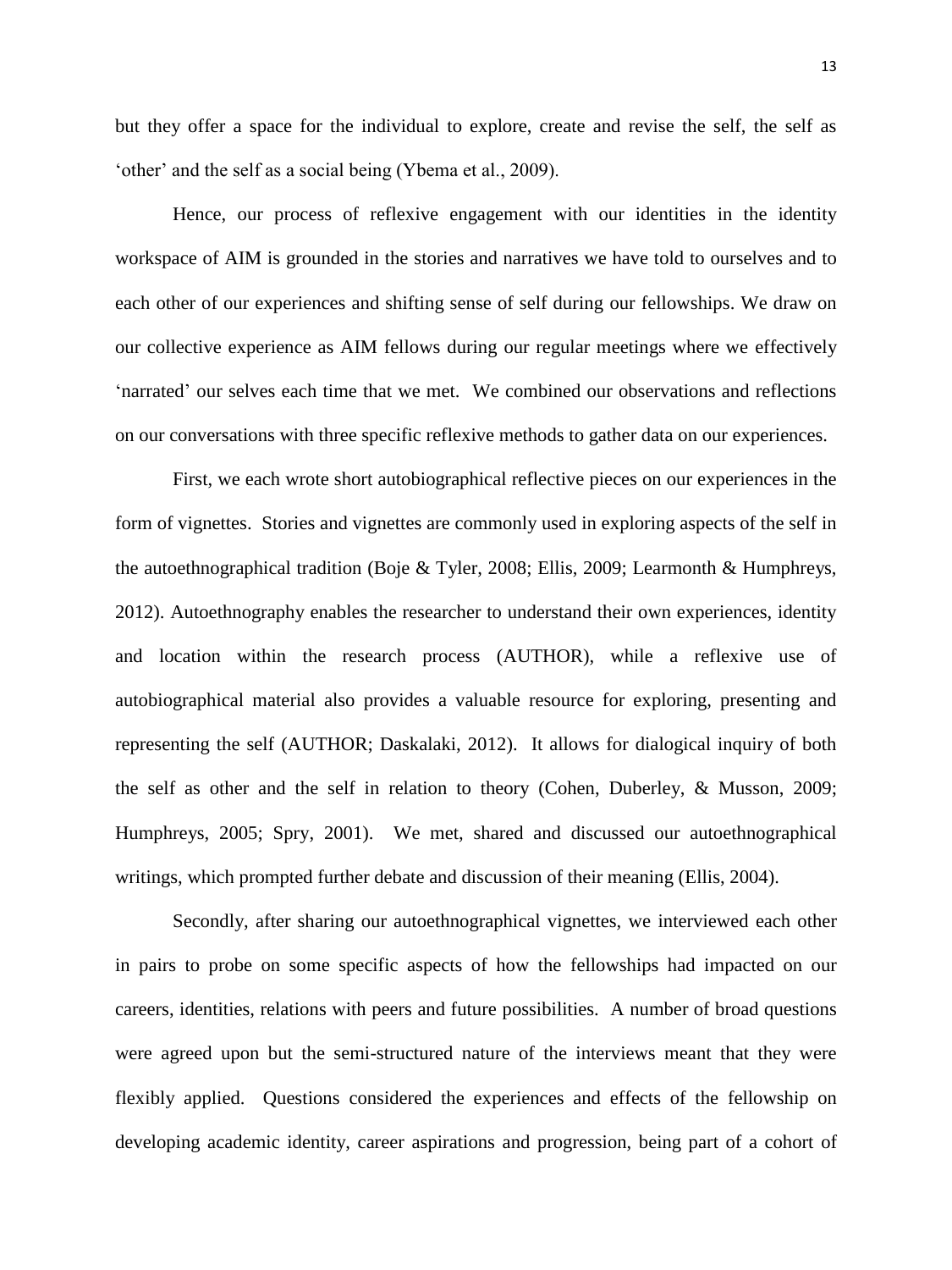service fellows, experiences of collectivity and inter-discipliniarity, and engagement with policy and practice. As researchers interviewing other researchers, multiple levels of reflexivity were required because, as Bryman and Cassell [\(2006, p. 46\)](#page-33-16) observe: "the researcher interviewer is implicated in the data by virtue of the fact that he or she asks questions about the process of social research and interprets the ensuing answers in a manner that unavoidably will be influenced by his or her own presuppositions about the very process that is being asked about". We were conscious that the interview represented a form of identity work in itself, in narrating ourselves as fellows. The interviews were transcribed and shared amongst the cohort for analysis.

Third, we held several cohort discussions specifically about the content and analysis of the autoethnographical vignettes and the interviews, and their relation to identity theory. Our first-hand knowledge and experiences of AIM complement the specific data collected to provide a more nuanced, rich interpretation. The paper includes extracts from these multiple sources, together with our reflexive interpretation throughout, and within the iterative process of writing this paper in which multiple drafts were circulated and discussed [\(see also Thomas,](#page-34-17)  [Tienari, Davies, & Meriläinen, 2009\)](#page-34-17). Although all informants are identified as authors we have anonymized quotes by assigning a random number between one and six to each fellow.

We now turn to our analysis of the AIM Fellowship as an identity workspace, and the degree to which it enabled our identity work at mid-career.

# **ANALYSIS OF EXPERIENCES**

#### **The fellowship as an identity workspace**

One of the unique features of the AIM Mid-Career Fellowships was the requirement for the six fellows to meet bimonthly as a cohort. As strangers from different academic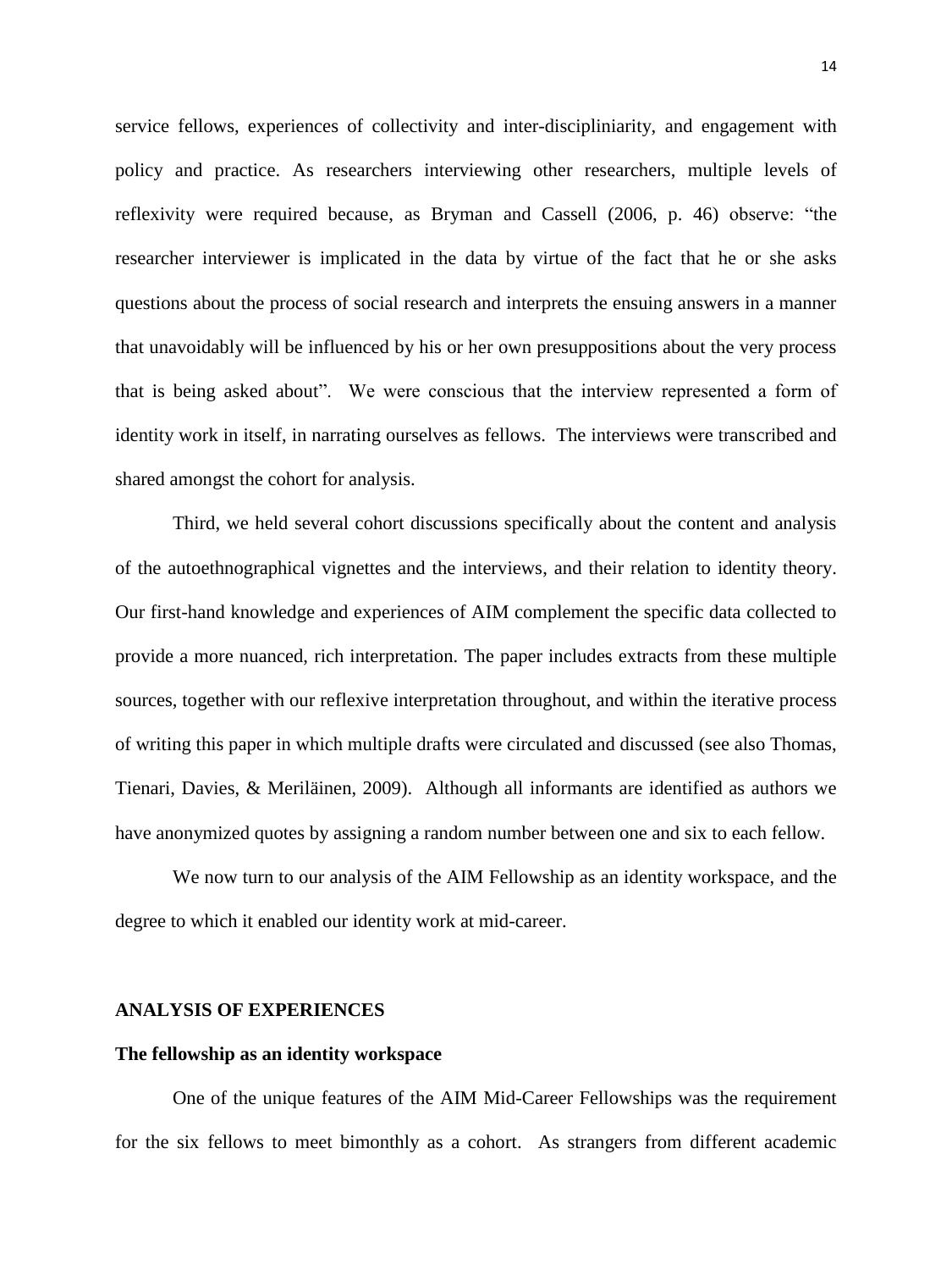institutions we were thrown together, outside of our existing working environments and workspaces. As such the fellowships were deliberately constituted as a new institutional context in which we were all expected to develop professionally to facilitate the development of our careers, requiring identity work on our part.

Initially, our first cohort meetings were carefully scripted and structured by the AIM Directors and Lead Fellow, whereas in later meetings we had the opportunity to shape the agendas as we wished. We each had our own individual research projects to undertake, and there was not necessarily an expectation that we would work together on collaborative research projects. Rather, the fellowships acted as both a literal and social space for observing each other as potential academic role models, forming opportunities for creating and exploring identity narratives, and enabling us to compare experiences:

It was nice having the regular meetings. It was nice to see who was better off than me and worse off than me and the way they were being treated by their institution. It puts it into perspective for you, because I think I was one of the people in the middle, who were sort of treated alright, not too badly and could have been a bit better, could have been a lot worse. So it does, it does sort of drive that home to you. (interview, Services Fellow 6)

Working within a cohort with peers from other institutions enabled us to evaluate ourselves against each other; less in a competitive way and more with a sense of understanding different options of developing as an academic:

Seeing people at roughly the same stage in life and career as me, and seeing how they manage and juggle, and go about being academics, just through chit chat about work, and job moves, and conferences and so forth. So understanding how people from different disciplines in different institutions go about being an academic, because we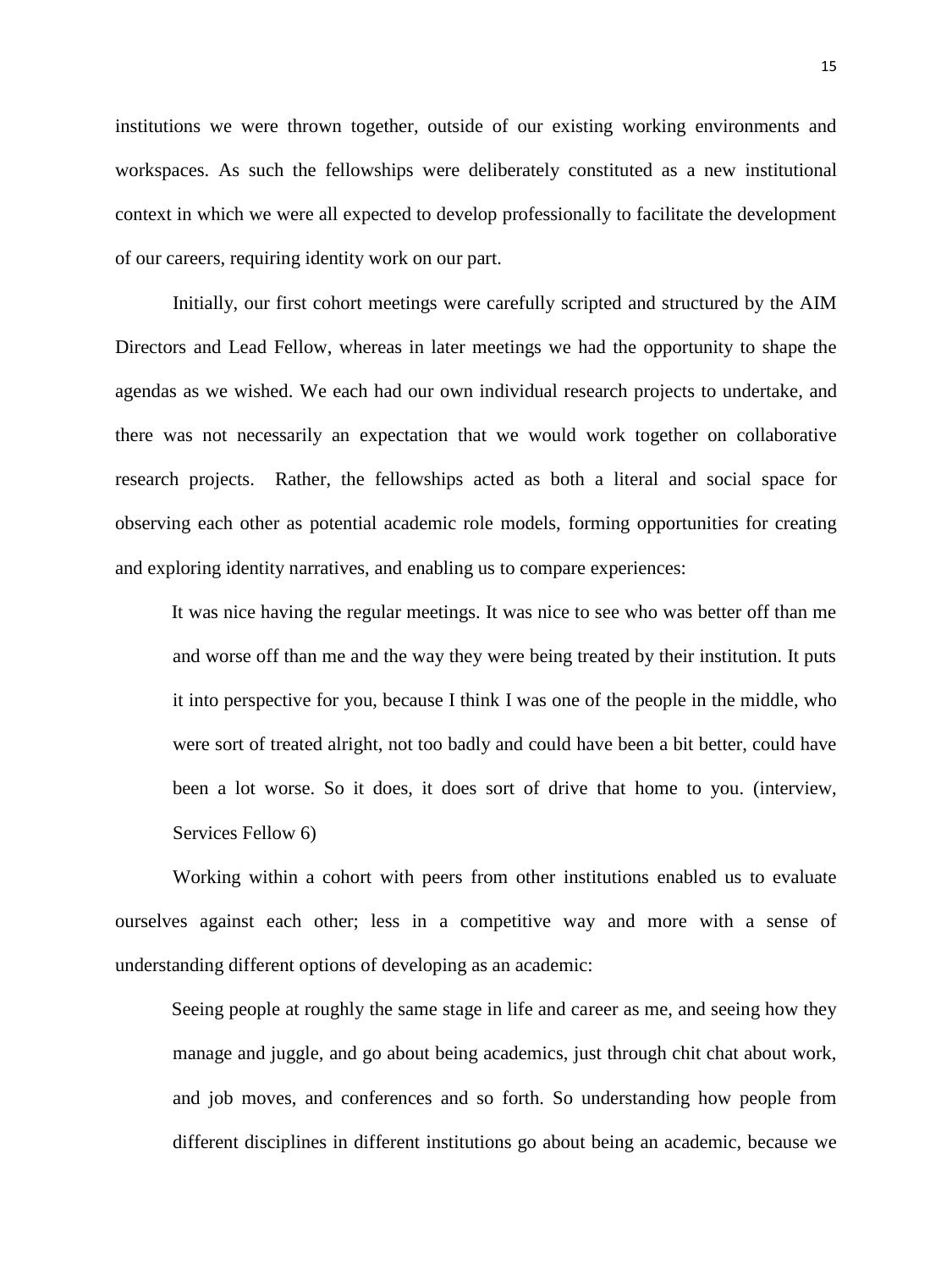see a lot of people in the same corridor maybe, and see other people at contrived events like conferences, but I suppose over the two years we've seen one another, we have learned to some extent, other bits of how we live our academic lives. (interview, Services Fellow 3)

The fellowships gave us a space to develop, and were designed deliberately to accelerate that process by exposing us to new opportunities and requiring us to undertake activities such as working with policy-makers and practitioners and taking part in capacity building where we supported the development of other academics. As such, the fellowships as an 'identity workspace' enabled us to experiment with new provisional selves, as we pushed ourselves in new directions:

The Fellowship gave me the opportunity to fully immerse myself in surroundings that I'm not entirely the most comfortable in, but it gave an opportunity to learn a lot. (interview Services Fellow 4)

I felt as If I had to step up, to push myself to work at a higher level in a number of ways, not just in my academic field, but in organizing events and projects, contributing to initiatives in the sector etc. I have often felt that I have been really out of my comfort zone – but that's how you learn. (written evidence, Service Fellow 2)

This required a conscious engagement in identity work in the way we presented ourselves as researchers and conducted our research projects:

I deliberately set out to do a more active research, collaborative research than I've done in the past..., typically in the past it's been passive case study research, which I was kind of bored with. I remember telling the panel at my interview that I was bored.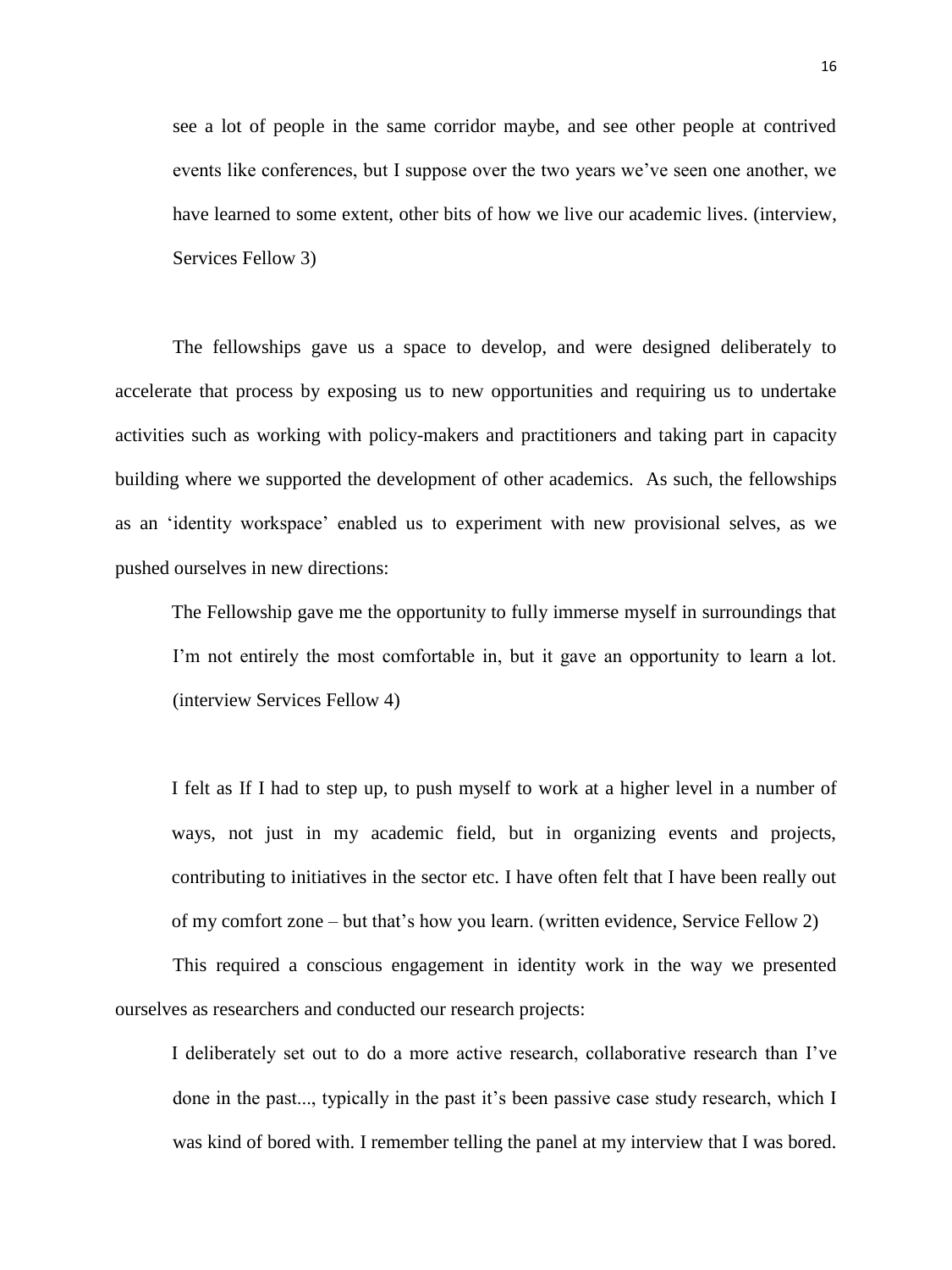[The interviewer] asked me, "why do you want to do that? It's terribly time consuming". And I think my answer was: I'm bored. So I set out to do something a bit different in the way I did my research. (interview Services Fellow 3)

The fellowship enabled us to engage in research which we could not otherwise have done. Two fellows set out to do detailed ethnographies and one planned extensive overseas travel.

Yes, it has certainly developed my research. I will say that I have always wanted to do, what I think of as a proper ethnography, where you're just there for a year. And that sort of thing is so dependent on quantity time. (interview Services Fellow 6)

A standard research grant would have made these projects possible but would have funded a research assistant to do the majority of the fieldwork. This fellowship was our opportunity to spend more time at the research 'coal face' conducting all the interviews, observations and negotiations ourselves. It was the chance, in Service Fellow 1's words, to "give research another try".

"I think the main thing is acceleration. I've probably done things that eventually, many of them, I might have done anyway. But I've done them much quicker and it's through opportunity, deadline, expectations and so on, made me do more things like run events, invite people I sort of admire and get to know them. And work with industry, workshops, that kind of thing. Which I might have done anyway but it's made it more….well, it's funded it, but it's also made it more - feel more - within my scope, within my reach, within my capabilities and authority, if you like. So I feel like I'm legitimate in doing those things, whereas I might not have previously." (interview Services Fellow 3)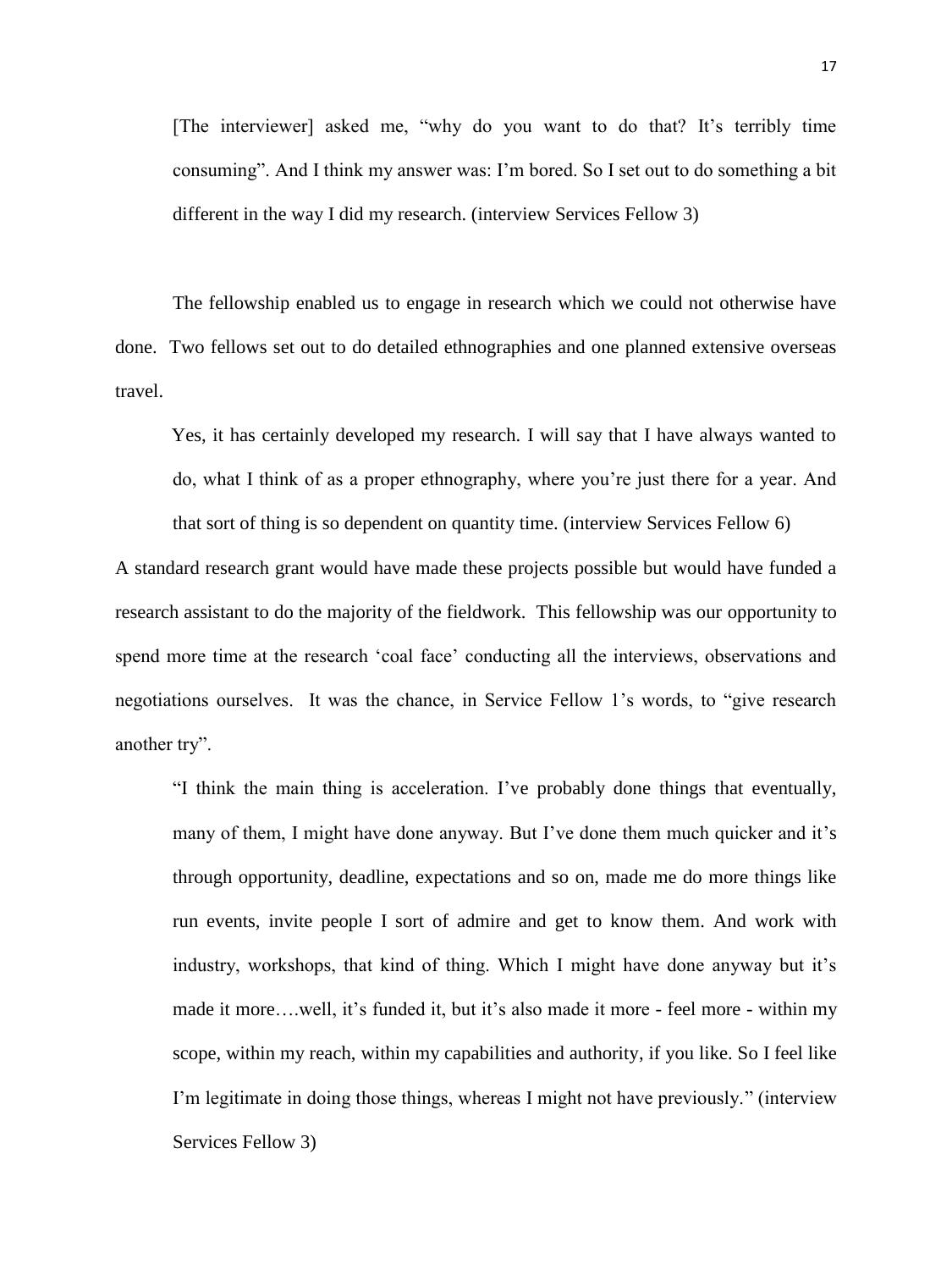# **Experiences of Identity Work and disciplinary orientation**

Early in the fellowship we needed to negotiate our varied expectations about the extent to which we were randomly-selected scholars doing similar projects at the same time or a closely-aligned group with some joint working and outputs. It was clear that despite our common experience of being awarded the fellowship, we did not all have the same kinds of expectations:

I have to say I found some of the early meetings quite hard because I didn't actually know what we were meant to be trying to achieve as a cohort. Are we all supposed to think the same way? because we clearly didn't and I didn't want to, and I'm sure lots of others didn't want to.. (interview Service Fellow 1)

I'm trying to think back to what I expected and anticipated before, and I suppose I didn't have any very clear expectations. As it turned out, I think the way we've worked has felt about right in terms of the extent to which we've worked collectively, because as it turned out we're from, mostly anyway, very different disciplines and backgrounds, so it would be quite difficult to see how we could do a genuinely collaborative, closely collaborative project, and that was never the intention anyway (interview Services Fellow 3)

One of the key issues to negotiate was the degree to which our academic identities were associated with our own disciplines, such as for example accounting, operations, human resources , or with a multi-disciplinary approach to 'services', given that we were 'services fellows'. The service sector spans most management disciplines but lacks a distinct home in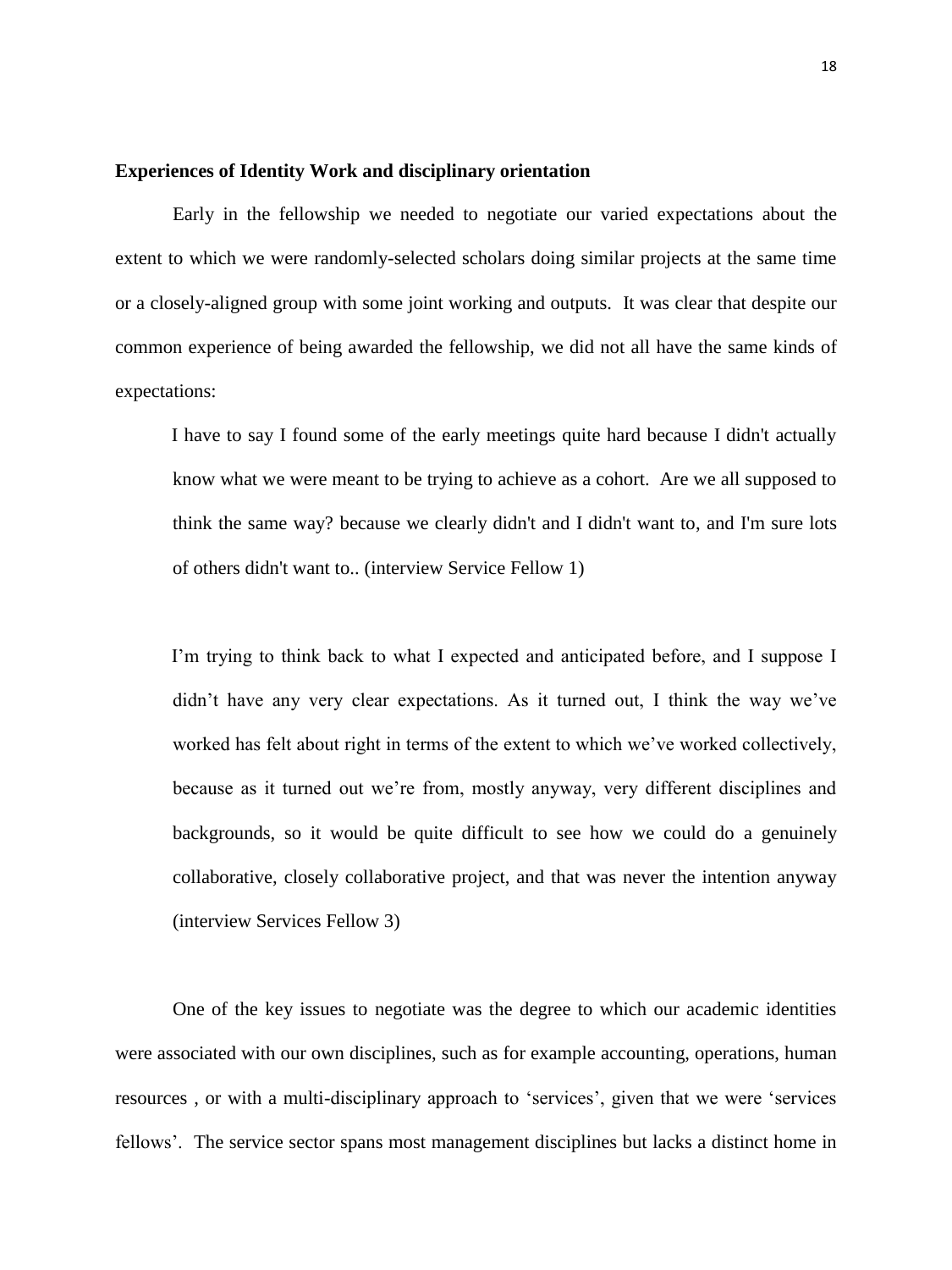any. As we started out our AIM fellowships, we learned about each other's research and fields during our first few meetings. Although the AIM Mid-Career Fellowship call left significant scope for interpretation, becoming an AIM Services Fellow offered an opportunity to shift from a service perspective within our own management disciplines, to a wider crossdisciplinary service standpoint. Some members of the academic and wider community expected 'services fellow' to become our dominant identity, even though it was only one possible way to characterize our work. This was a concern for one fellow, who defined herself as a 'service science' researcher and was disturbed that others did not.

I thought there was going to be an AIM service fellows' cohort, they were all service people you know, like me . . . . But I was really, really, culturally quite shocked that it wasn't that way. I mean it [was] one of the biggest shocks to me that they saw themselves disciplinarily first. (Interview, Services Fellow 4)

For another fellow it raised a sense of unease or inauthenticity in terms of a coherent identity as a 'services' academic:

I still feel a bit like a fraud in terms of service and services because actually most of my interests are not to do with service or services. They are to do with the context but not the actual notion of service and that is something I have had to grapple with in relation to the cohort (Interview, Service Fellow 2).

Over the period of the fellowship we explored beyond our disciplinary identities, but this tended to clarify and shore up these identities:

So to have a broader view, to understand services in general: In terms of whether I shifted trajectory, no, because I'm still publishing in the same journals, I still read the same articles. I read more perhaps, more things, but then when I have to publish, have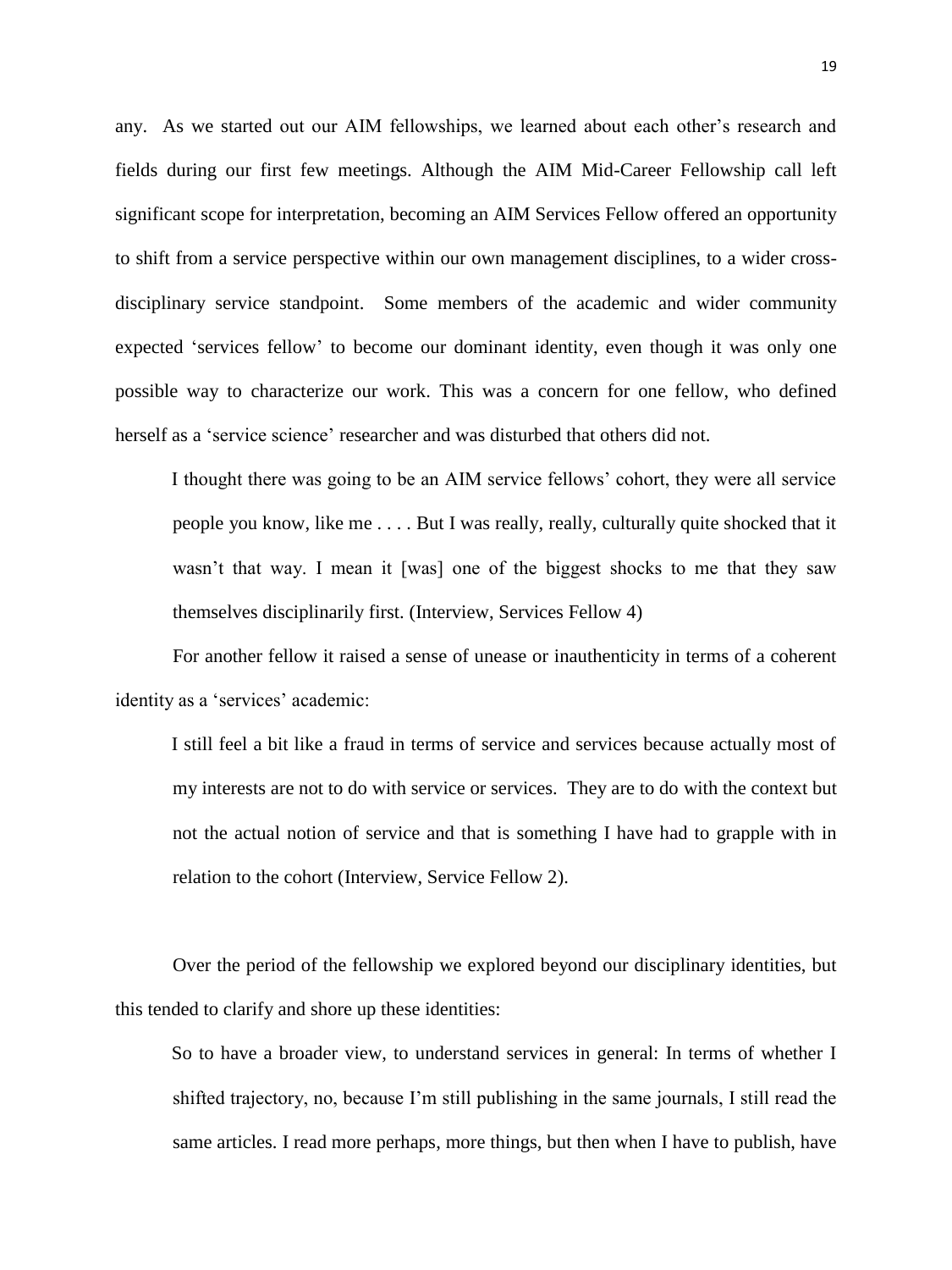to write, then I tend to talk again to people in my own disciplines. (interview, Services Fellow 5)

The multidisciplinary nature of our cohort did not lead to convergence or interdisciplinary work. The concept of services was an important influence on our identities but it was not the only one and the pull of our traditional academic disciplines was strong:

I wouldn't class myself as interdisciplinary and I'm not sure I've become totally interdisciplinary as part of the AIM project. But I hope that because of what I've learnt from others, my work has picked up useful things. So it's - interdiscipliniarity is more, more the spice in the curry than the meat or the vegetables. You know, it's not the core thing but it does give it flavor. (interview, Services Fellow 6)

Despite the apparent comfort of remaining in our disciplines, however, we recognized that going beyond disciplinary boundaries raised opportunities, both intellectually and professionally, as this interview extract shows:

- It's actually more true of the cohort than not true, isn't it, that we are not actually mostly services people. If we had been services people, we wouldn't have been very useful. (Services Fellow 1)
- Maybe not, and maybe the fact that we are all so disparate and different makes us more useful. (Services Fellow 2)
- It also means that you never get bored because [you are] always changing and you can re-invent yourself by studying something new. So it is less constraining than enabling I think, but it is also murky and ambiguous. (Services Fellow 1)
- Sometimes there is opportunity in the murk and ambiguity. (Services Fellow 2)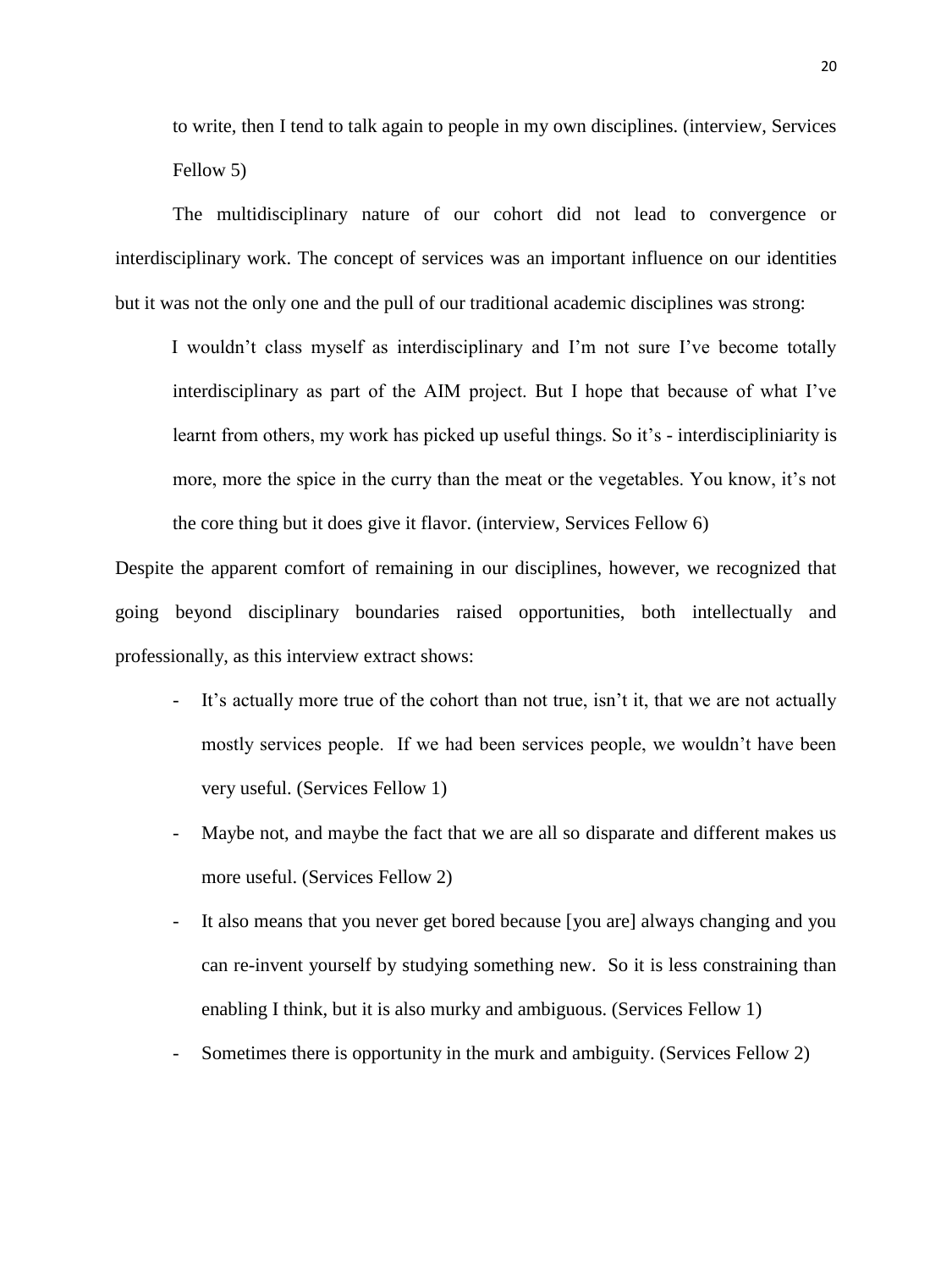Over time and as we grew to know each other better, the group did achieve a degree of shared understanding:

I was feeling like it was more like a floating poker game in a way but now it does feel like a cohort, common knowledge and shared understandings as well as common work (interview Services Fellow 1).

Much of this was to do with the relaxation of our social defenses and experience of connection at a personal rather than an intellectual level. We were able to be more open about the struggles and issues that we were dealing with in our research and our personal and professional lives.

It is going to be mostly retrospectively that the cohort matters, and of course you know going on in it was sense making and figuring stuff out, but the kind of social bonds have been a lot of fun, going to [other fellow's] house and teaching her daughter to paint the backroom-type stuff, which isn't necessarily academic work, but it is just part of the sort of general bonding stuff I suppose. (interview Services Fellow 1)

The group provided important social support as members of the cohort experienced personal and professional transitions, changed jobs, moved house, cared for children, lost parents, and underwent other significant life events. Even though we had not chosen the other members of our cohort, they became important parts of our social networks and provided emotional support on our individual trajectories.

## **Mid-career development and relations with institutions**

However, despite the opportunities given, the fellowships were not a panacea for career development. There were tensions between the AIM fellowship as an identity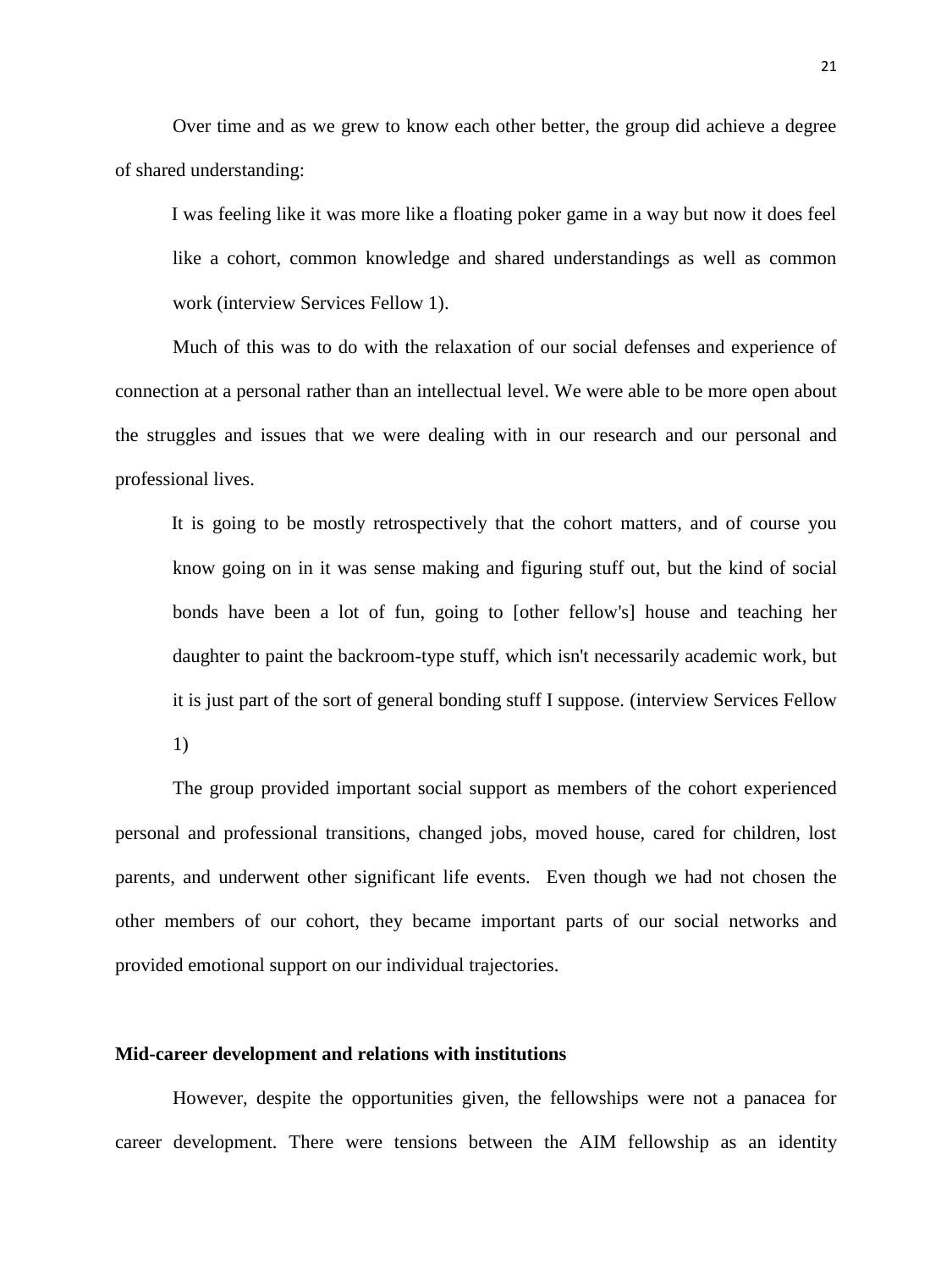workspace and our existing institutions for which we continued to work. Some of our existing institutions did not appear to recognize how our activities had given us the opportunity to develop, and were not geared up to recognize or measure our development:

I feel as though I've outgrown the institution, which was probably actually true before the Fellowship and the Fellowship really threw it into stark relief. (interview Services Fellow 6)

I had been there quite a long time and the Fellowship had really developed my experiences in a way that the institution did not seem aware of, or maybe did not recognize. I felt as if they saw me as the academic I was two or three years ago, when I felt that I had really grown. (written evidence Services Fellow 2)

Few of the existing structures in our academic institutions were able to accommodate the objectives of the fellowship. One fellow avoided these entirely by moving to another institution for the duration. She met new colleagues and got involved in stimulating projects. Some of the others, who stayed in their home institutions, found that 'teaching buy-outs' were not as complete as originally promised and that organizational systems penalized, rather than encouraged, fellowship activities. For example, in appraisal processes within institutions, some of the work required by the AIM fellowship appeared not to be considered of worth:

The appraisal forms, that they appraise us on, were changed during the Fellowship and ...they got incredibly prescriptive, so it was, what have your activities been as module leader? and what ratings have you got on all these courses you've taught on? and because I was bought out of most of teaching and most of admin, I was coming to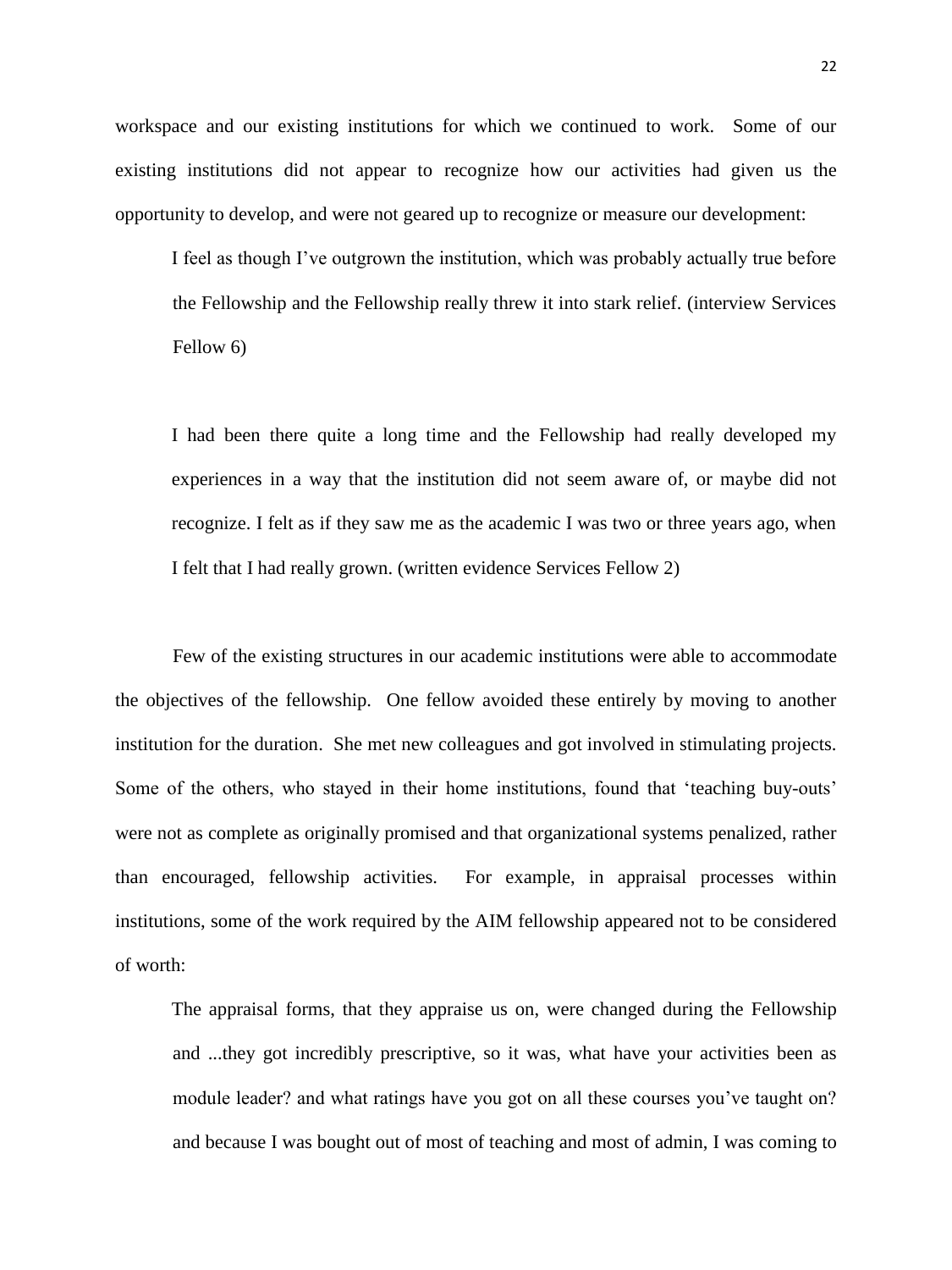the appraisals going, well I've done one or two little bits in these boxes but look what else I've done, I've done all this capacity building and this wonderful ethnography and I've got this fabulous access and I'm doing this policy level work. And none of that counted, because that wasn't in the boxes (interview Services Fellow 6)

In terms of what I like to do, the time I was given for myself, it was good. In terms of promotion it's been negative, because in [institution] I was told, given that I don't do any teaching, I couldn't have been promoted to Chair, to Professor, believe it or not, they say we don't have enough evidence of your teaching so we can't promote you. (interview Services Fellow 5)

This dissonance between our self-perceived and institutionally-perceived identities may have been at least partly why three out of the six Fellows moved to new jobs in different universities during their fellowships, and two of the remaining three made significant shifts within their current institutions:

Many of us have moved yeah. I think because of the Fellowship, our life was different but the institution didn't, in a sense, understand (Interview Services Fellow 5).

Despite the fact that career development was a goal of the fellowship, the facilitation of job changes to new locations and institutions was not an intended outcome.

# **DISCUSSION: HOW DO IDENTITY WORKSPACES FUNCTION?**

We draw together the various elements of the theorization of identity work, in the context of our empirical setting, to propose a framework for the key elements and processes of identity workspaces. This is shown in Figure 1. Our main contribution is to build on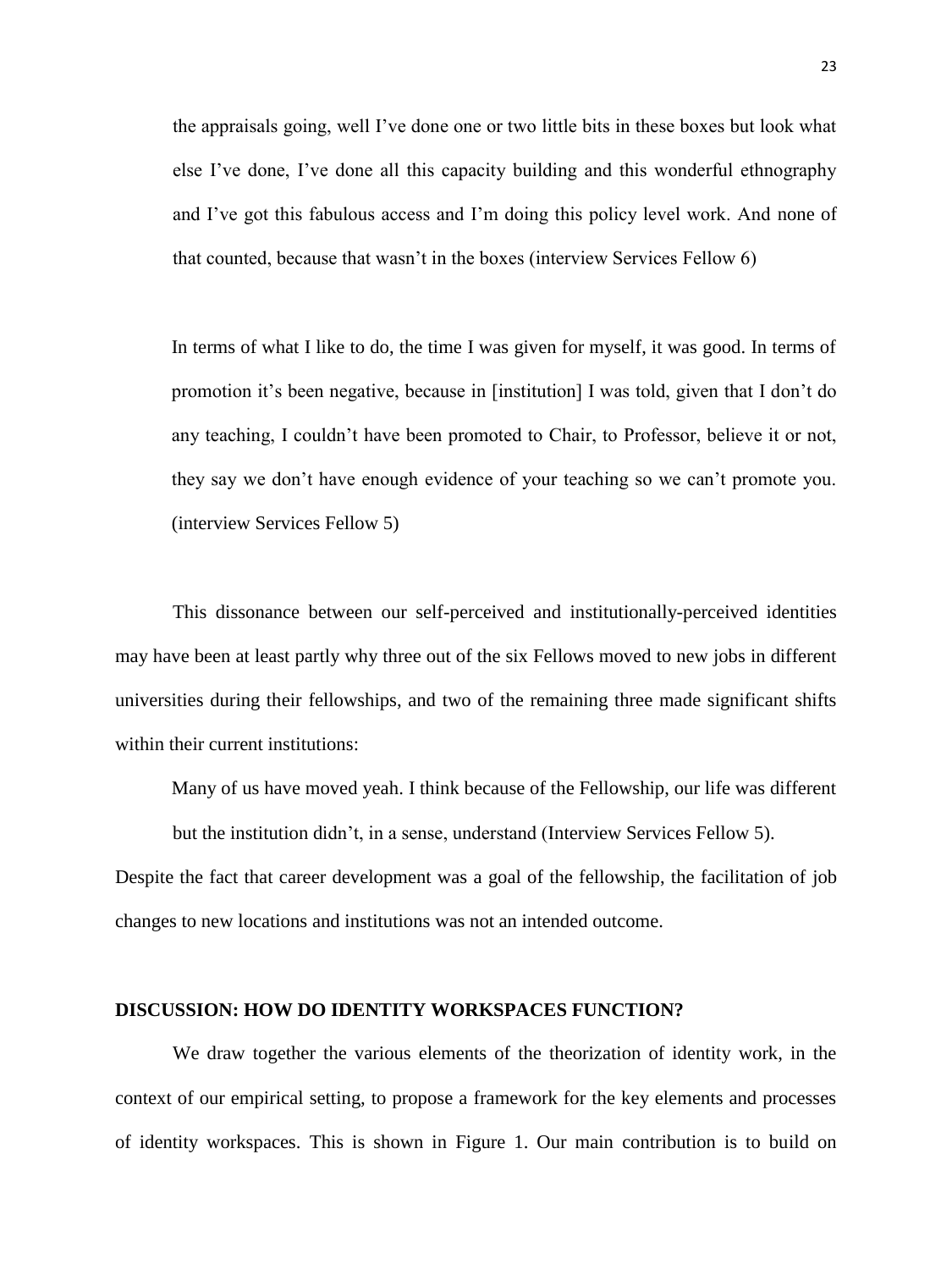Petriglieri and Petriglieri's (2010) delineation of the characteristics likely to make an institution be seen as an identity workspace, by identifying some important elements of the way identity workspaces function. In overview, we conceptualise the identity workspace as a liminal zone. Participants are separated from their organizations, enter the workspace, undergo potential transformation, and are subsequently re-aggregated into their organizations (or at least into a similar organization). We return to this over-arching perspective shortly. First, it is necessary to identify how the fellowships took on the characteristics of an identity workspace.

Identity workspaces require a set of social defenses, sentient communities, and vital rites of passage (Petriglieri & Petriglieri, 2010). For example, the requirement for us to meet with a senior civil servant for the first time to discuss government policy on services proved to be a significant rite of passage early in our fellowship, requiring us all to evaluate our own understanding of services in preparation, and engage with others' thinking in the cohort. The presence of significant others, such as our Fellowship cohort members, as witnesses and fellow travelers is fundamental to rites of passage, which serve both technical and expressive functions, instructing the individual and signaling his or her change in status (Trice  $\&$ [Morand, 1989\)](#page-35-3).)

Similarly, the AIM Fellowship cohort provided us with a sentient community which was central to our developing identity as mid-career academics. Sentient communities are important professional groups 'that individuals invest in, relate to, and identify with' (Petriglieri & Petriglieri, 2010, p. 48). Irrespective of our different perceptions of the nature of services, the Fellowship cohort provided a supportive social network during our individual and collective transitions. Beyond this, it also provided a sense of belonging and identification with a community, AIM, in which our individual development and identity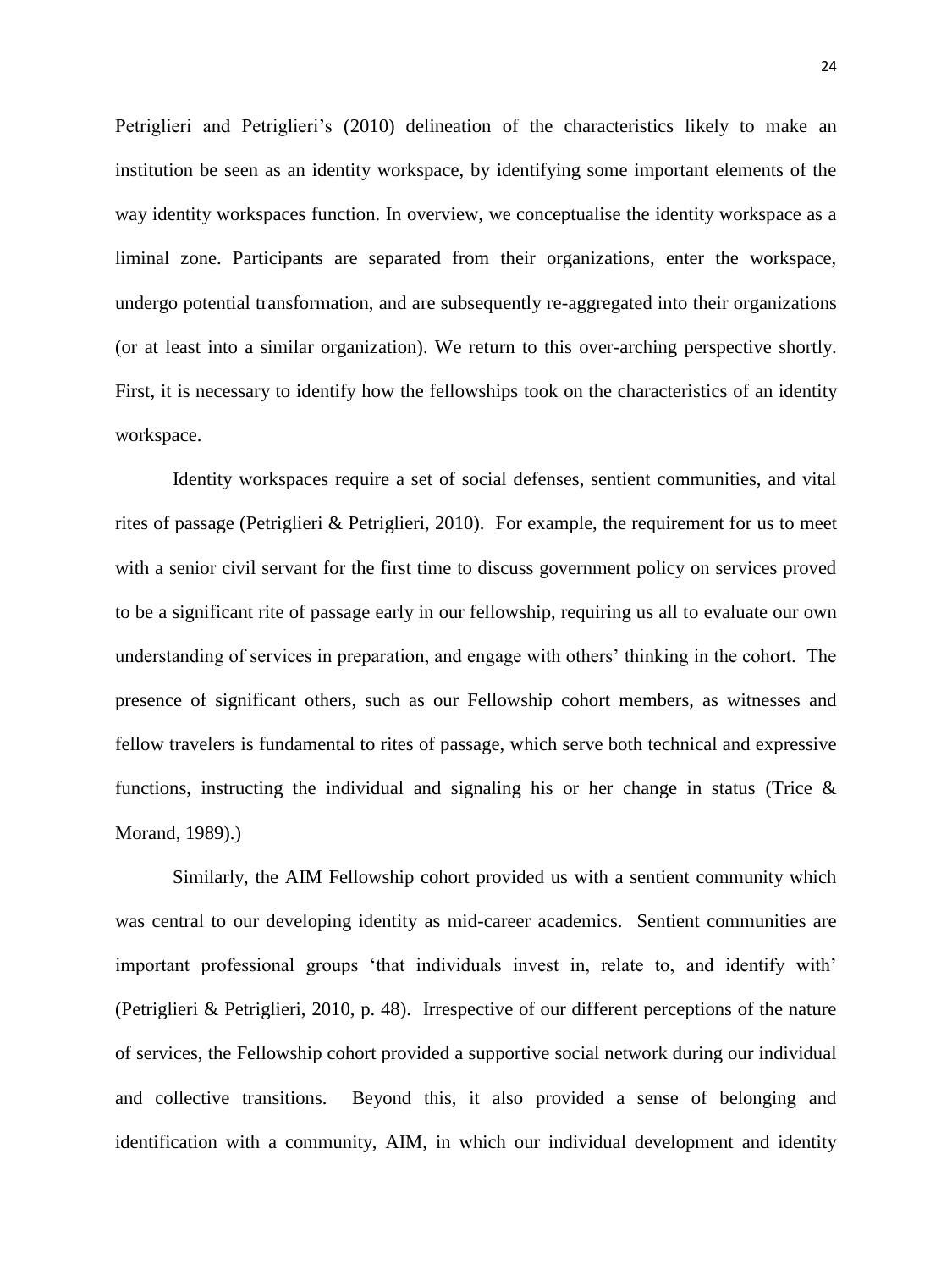work took place. As seen from the data provided earlier in the paper, the degree of our sense of belonging to AIM and the development taking place therein provoked some tensions between our identification with our AIM identities and those connected to our own academic institutions. The fact that so many of us moved institutions or roles during or after the Fellowships suggests that our sense of community had shifted more towards the AIM identification and self-perception. To help support our identity transformations, the fellowship cohort provided us with a collective social defense that facilitated adaptation and relatedness between ourselves and other external environments [\(Kets de Vries & Korotov,](#page-34-18)  [2007\)](#page-34-18). The social defense was interactionally constituted as we worked through what it meant to us to develop an identity as an AIM Services fellow, an AIM fellow more generally, and an academic at mid-career.

Having identified these characteristics of the fellowship as an identity workspace, we extend Petriglieri and Petriglieri's [\(2010\)](#page-34-2) theorization by examining the details of the functioning of the workspace as a place for identity work.

Most obviously within the cohort, the Fellowship involved frequent encounters with peers – the other Fellows. As Petriglieri and Petriglieri [\(2010, p. 45\)](#page-34-2) argue, '…by definition, individuals cannot conduct identity work in isolation'. In some respects, we were alike: midcareer, management academics, similar ages etc. This was accentuated to some degree by the 'levelling' reminiscent of Oldenburg's 'third places': while our institutional 'ranks' ranged from lecturer to full professor, in our workspace we were all Fellows, with one identified as Lead Fellow – *primus inter pares*, acting as representative and administrative conduit rather than line manager. This aspect of our encounters allowed identity work of the type characterized by Parker, Arthur and Inkson [\(2004\)](#page-34-19) as 'career communities': our data show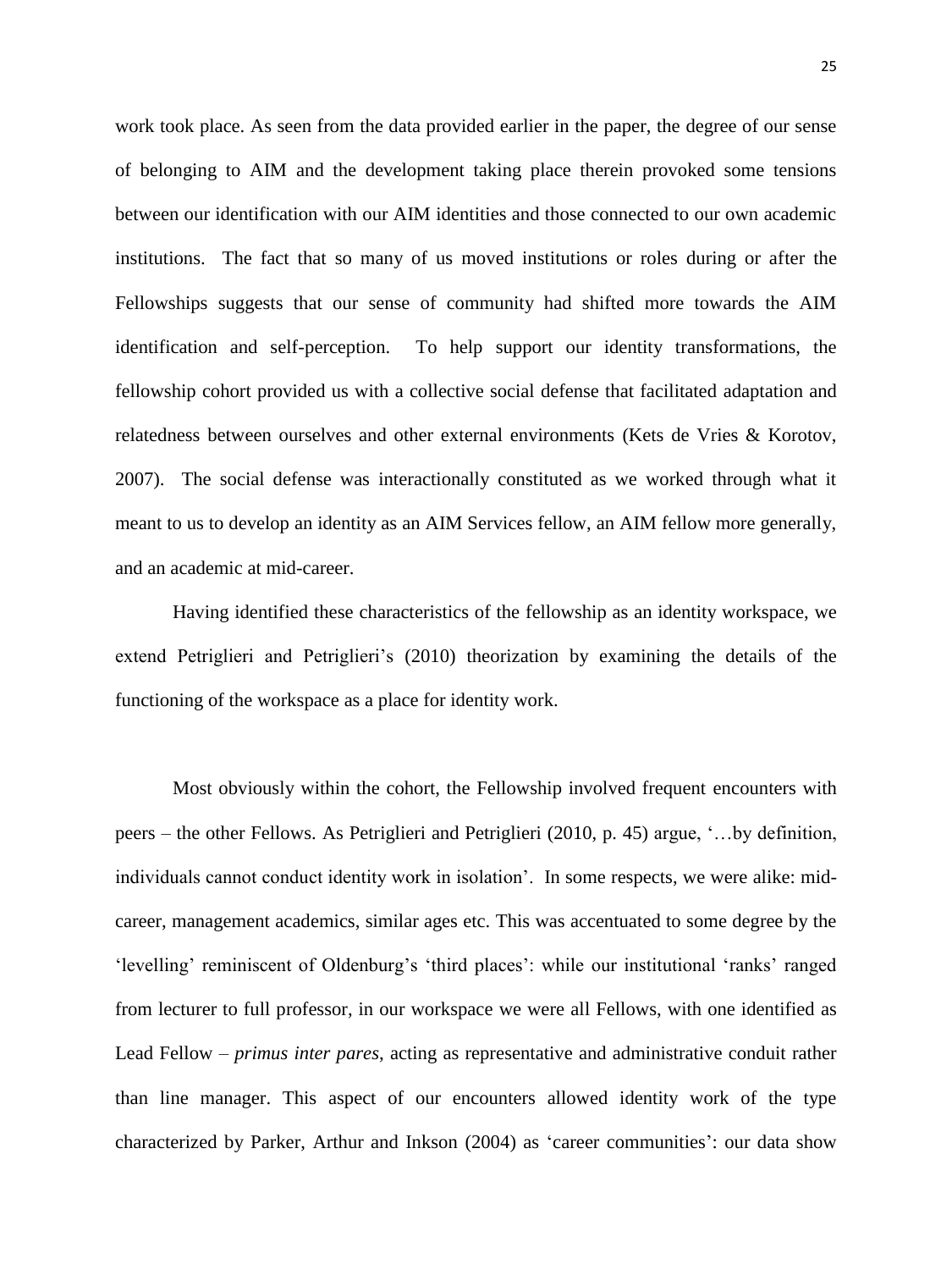26

how we valued the cohort's function as a sounding-board and benchmarking opportunity by which we could gain insight into others' institutions, careers and academic lives in a supportive mode.

At the same time, we were different to one another. Here we draw on recent themes in the identity literature that concentrate on alterity rather than identity, emphasizing the extent to which identity work involves individuals finding out what they *are not* as much as finding out what they are [\(Carroll & Levy, 2008;](#page-33-17) [Elsbach & Bhattacharya, 2001\)](#page-33-18). By its very design, AIM brought us into contact with and forced us to work with, or at least communicate with, academics from other disciplines, notably, but not exclusively, within the cohort. In keeping with the analysis of Abbott [\(2001\)](#page-33-19), academics, however proximate their fields may appear to an outsider, will find ways to differentiate among themselves, almost *ad infinitum*. Beyond the cohort, AIM encouraged and instigated contact with people from other fields (practice, policy), the academic domains of general management (rather than our sub-fields), and 'service' management (which only one of our number readily identified with). Encountering all these 'others' or alters sharpened our understandings of why we were different to them, while at the same time making us work on how best to use, present and articulate our own identities the better to communicate and work with 'the others', to whom the fine distinctions between disciplines and sub-disciplines were often undetectable and irrelevant. These encounters with peers and alters, as one function of the identity workspace, are represented as the inner ellipse in Figure 1. At the level of the cohort, we were negotiating the relationship between our internal selves and the notion of services, our identity as 'service scholar'. This involved such activities as trying to put together a briefing document on services for a senior civil servant specializing in the area, and devising and writing an edited book. In the context of engaging with policymakers and practitioners, we were enabled, through the use of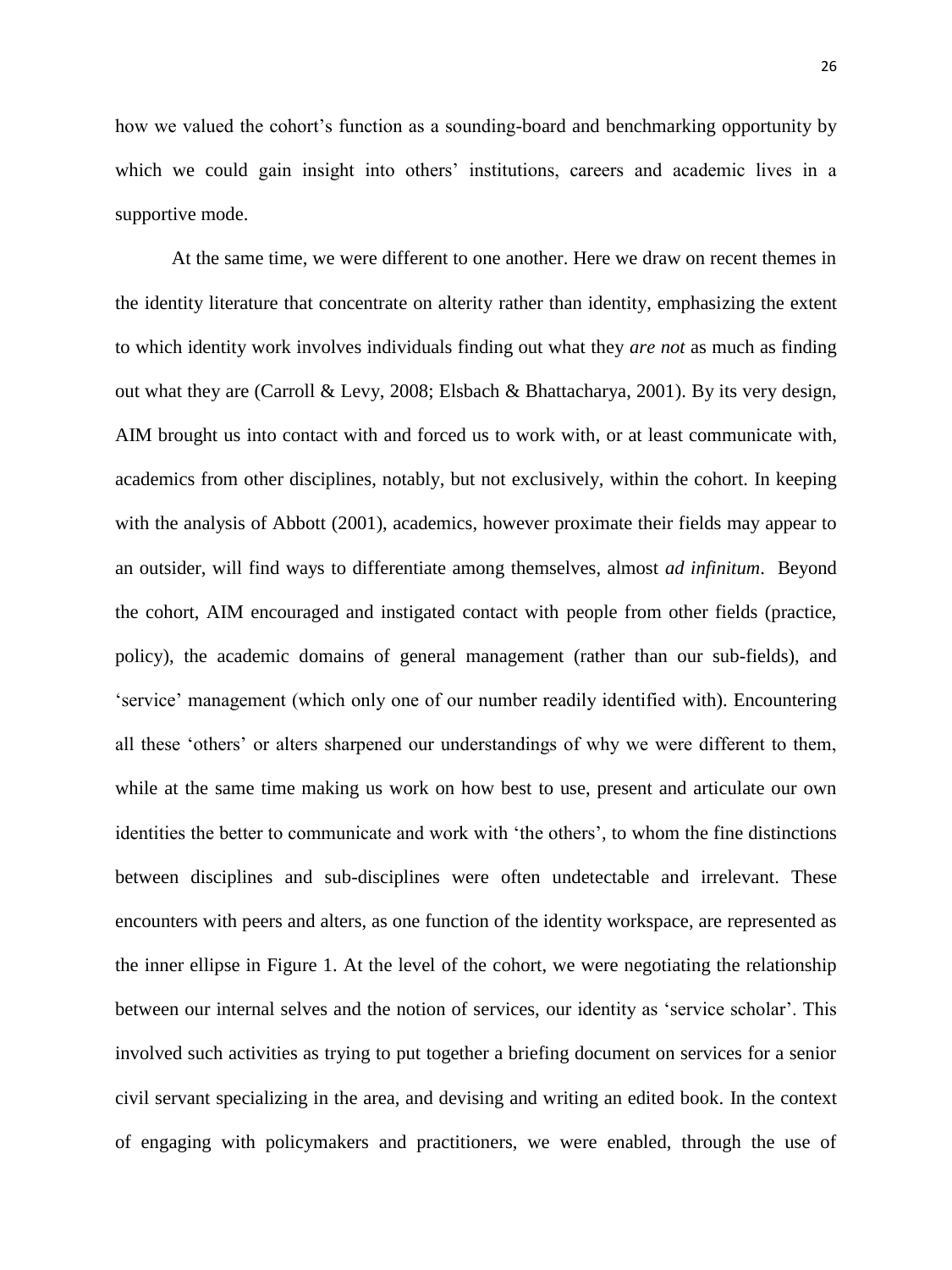infrastructure resources as well as personal support from the cohort, to experiment with different degrees of engagement and conscious identity work in undertaking these activities, and to evaluate our experimentation against our own expectations and each other in moving forward. This enabled the use of experience to clarify our shifting identities. As we saw, the evidence is that the inner self typically won, and our discipline-based identities endured and, in some cases, were strengthened.

# INSERT FIGURE 1 HERE

The other main function we identify – the outer ellipse in Figure  $1 -$  is the opportunity, and sometimes incitement, to experiment with provisional selves, or temporary solutions used by individuals to bridge the gap between their current capacities and selfconceptions and the representations they hold about what attitudes and behaviors are expected in a new role [\(Ibarra, 1999\)](#page-34-8). Although these experiments sometimes took place in the cohort context, often they were individual endeavors outside the immediate cohort context of joint activities and meetings, drawing on AIM as a whole, encompassing the resources, facilities, staff, legitimacy, brand and, above all, the *concept* of AIM. There were incentives, resources, advice and support for experiments, which might contribute to the construction of these 'provisional selves'. At this level, the most prominent aspects of identity work were the more generic extensions into areas of greater expertise or authority, rather than the disciplinary positioning and re-positioning just discussed. Capacity-building activities were often concerned with general capacities such as writing; practice-oriented events were in the main run by individuals as 'AIM' events (even if the substance might be concerned with services). The elements of identity that we could 'try on for size' included,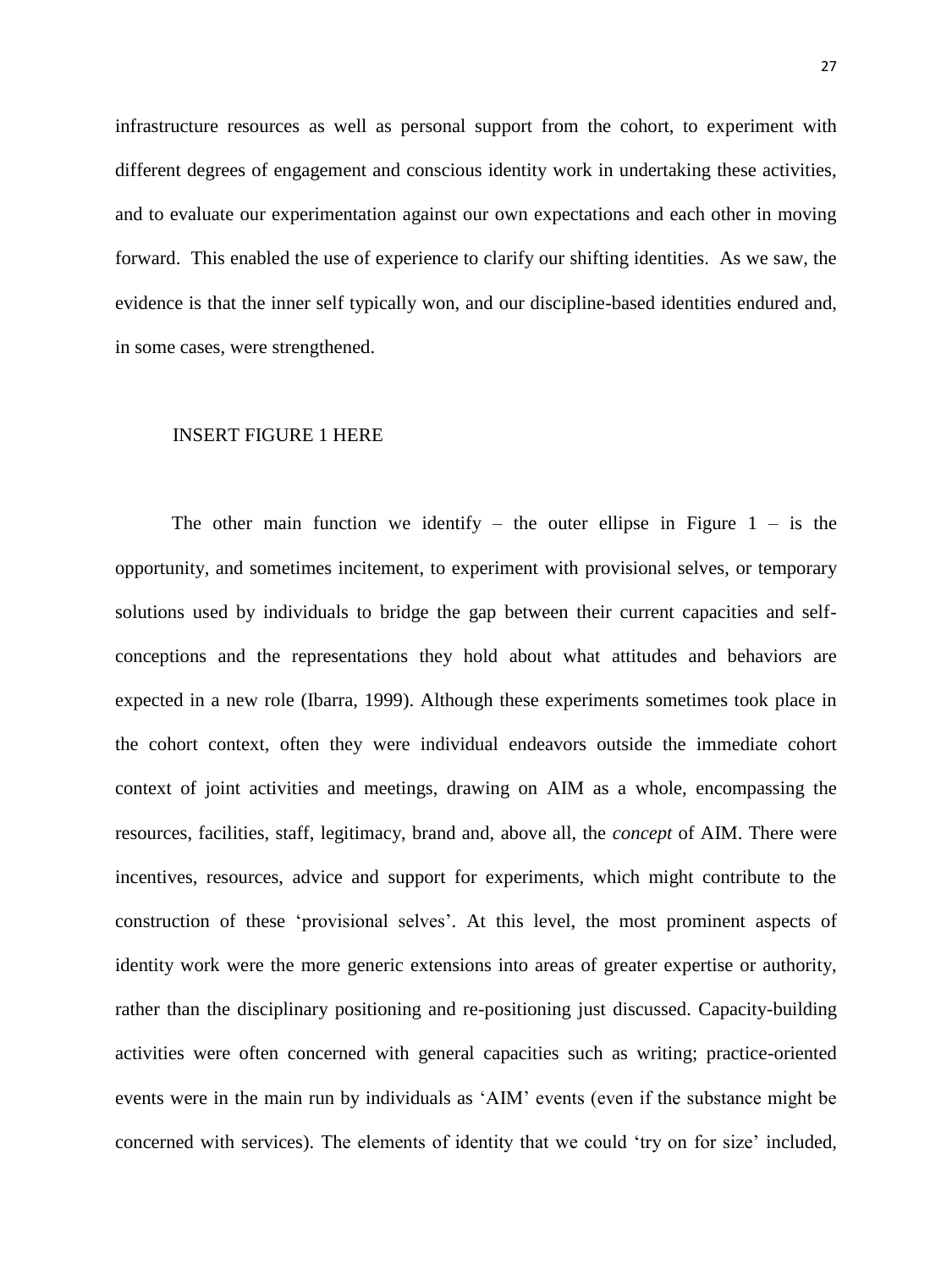for example 'expert writer' (to which 'who, me?' was sometimes the instinctive response), 'impresario' (as we tried to devise and run major events) or 'academic entrepreneur'.

Figure 1 identifies aspects of identity work in an abstract manner. But there was a more concrete side to the process, namely the cohort meetings, typically in London. These had several of the features of Oldenburg's 'third places': we met in neutral ground in a rather nondescript, small suite of offices; we were for the most part on a level, all Fellows together, in contrast to the hierarchy-bound identification that typically obtains in a university department; and the main activity was talk. In addition, although the meetings were not purposeless, we to a very significant extent had to find our own purpose.

The two-year fellowship programme was designed to focus our energies and time towards a collective endeavor as 'services' academics. As such, it altered the perceptions of us being imposed from outside: we found ourselves being positioned in new roles as knowledgeable about services in general, a huge and heavily contested concept, when our expertise often lay in a specific area of service or service management. It also raised tensions within the cohort internally as we strove to understand each other's perceptions and positions on service and services, and to explore possibilities for inter-disciplinary work in the field, a challenge which proved difficult. As a cohort, we did not achieve a collective, interdisciplinary understanding of the field of services, tending rather to supplement our existing disciplinary areas with some potentially new theoretical or empirical insights. In negotiating this process of external and internal expectations of the nature of being a services academic, we therefore experienced a degree of in-between-ness and ambiguity, or liminality, as we navigated the interaction of an inner identity and an identity imposed by others (Beech, 2011), but recognizing, as Services Fellow 2 put it earlier, that 'there is opportunity in the murk and ambiguity'.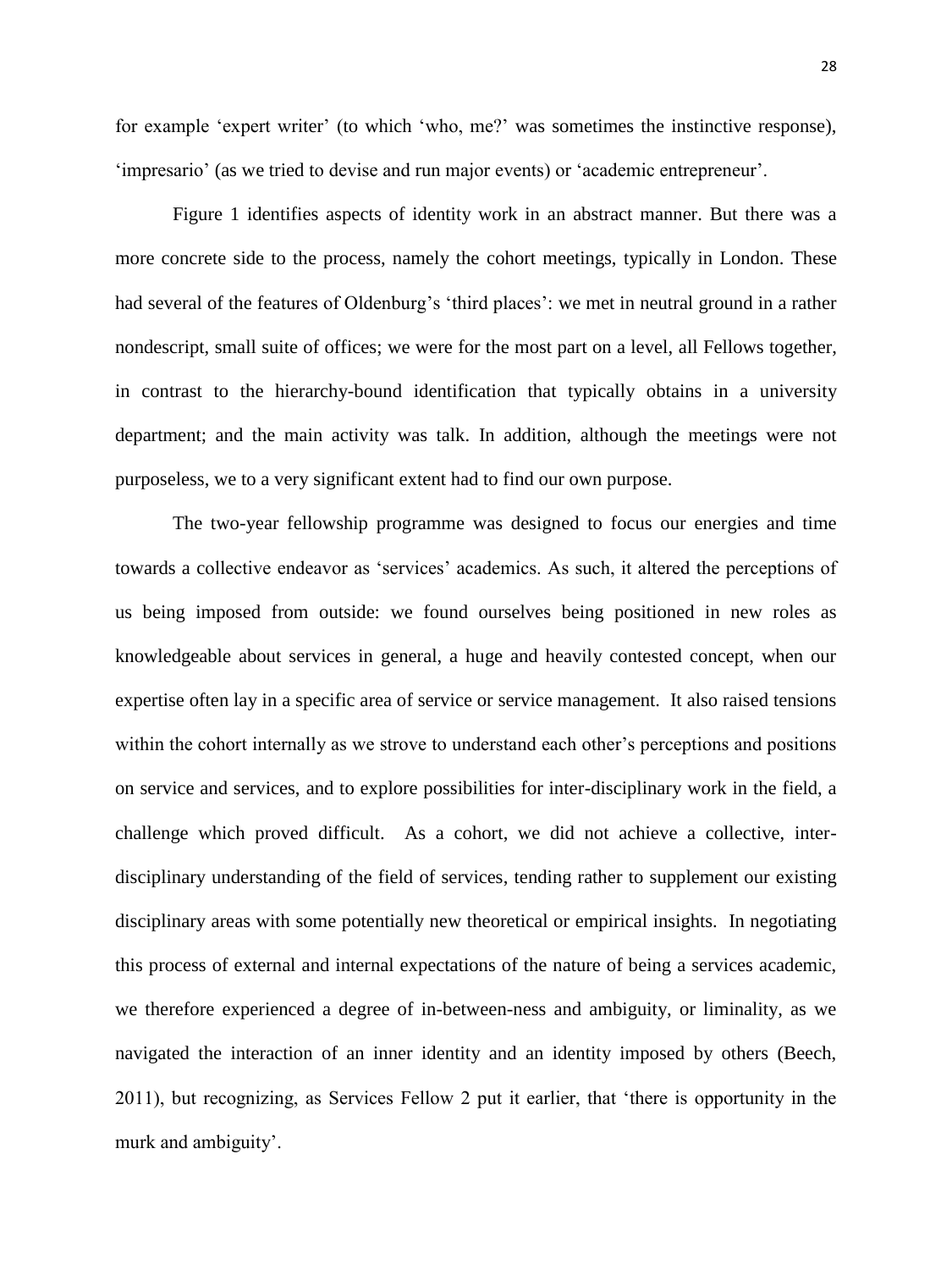As Figure 1 suggests, the AIM fellowship as a whole can readily be interpreted as a liminal experience within Van Gennep's conceptualization of a rite of passage. Although we all maintained some involvement in the day-to-day activities of our institutions (most of us continued with some of our teaching, for example), we often 'went somewhere else', figuratively (e.g. working on planning a practitioner event in London rather than marking exams) or literally (e.g. attending a cohort meeting). While we were AIM Fellows, we were absent in the sense of not being a 'full person' in a Head of Department's workload calculations or missing departmental meetings due to AIM-related commitments. Over the whole fellowship period, we were 'betwixt and between' members of the institution and members of AIM. As we see from the data, the attachment to the institution often did not survive that liminality – most of the cohort changed institutions during the period. Whether that would have happened anyway, we can never know. But there are several indications that the period of identity work that AIM enabled led to reflection and realization that a future identity would fit better somewhere else. There are also several instances in the data of the benefits of AIM as perceived by the Fellows being invisible to the calculative devices [\(Callon](#page-33-20)  [& Muniesa, 2005\)](#page-33-20) of workload models and promotion criteria.

Within the fellowships there were many 'mini-liminalities', all part of what one of us termed 'the two-year stretch'. By this we mean the occasions when we might run a practitioner event for two hundred people for the first time, chair an expert conference panel on services, put ourselves on a pedestal (literally, sometimes) as an expert at writing for publication, and so on, and then return to the office and try to fit back in to the regular routines of the institution, seeing those routines in a somewhat different light as a result of the mini rite of passage from which we had returned. In more mundane practical ways, there were many more of Berthoin Antal's [\(2006\)](#page-33-8) 'between times' and 'between places', if for no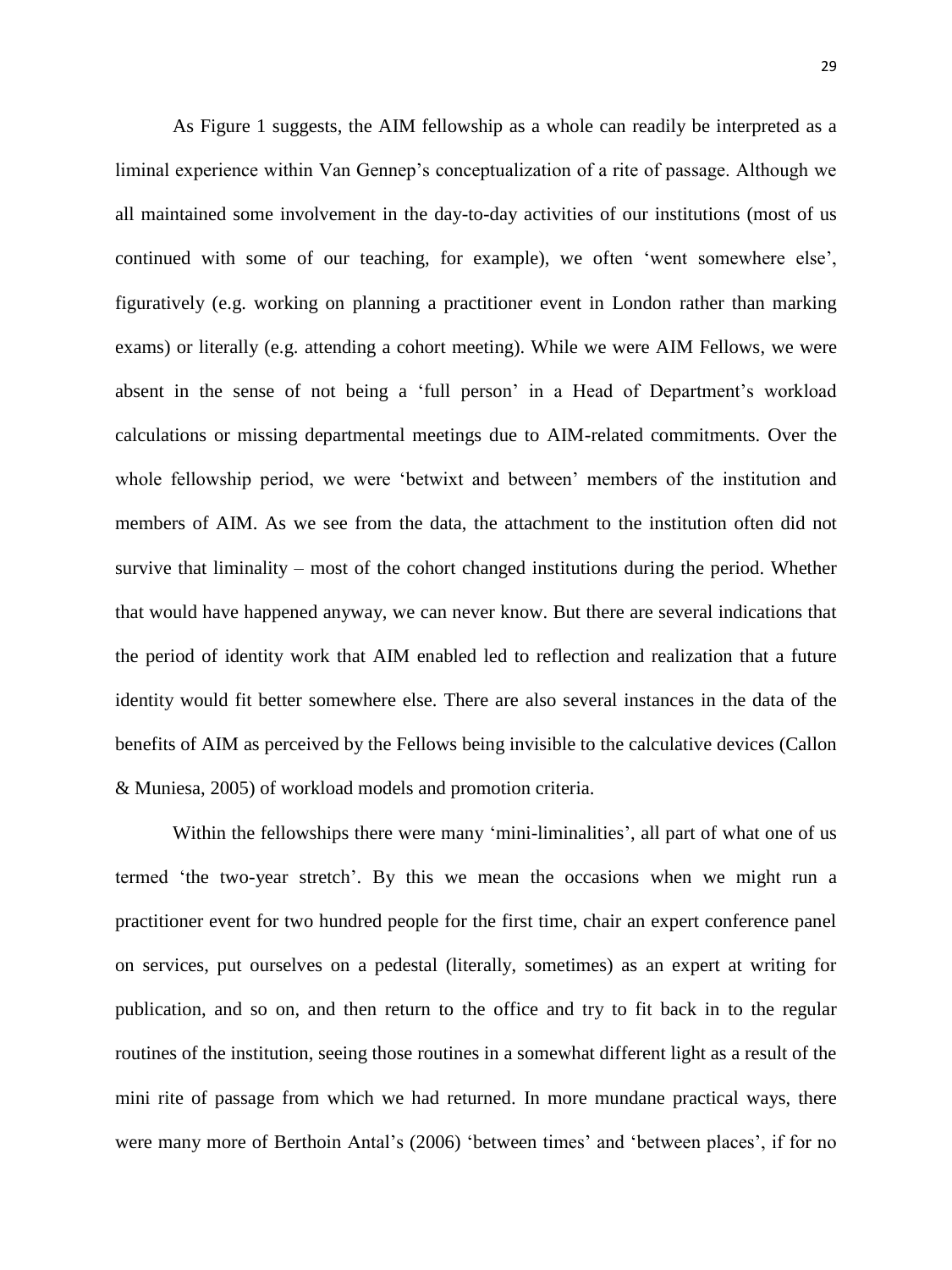other reason than that we were all travelling more and finding ourselves on trains, planes, and in cafes waiting for trains and planes, than might normally have been the case. As we became accustomed to trying out 'provisional selves', the fellowship as 'a two-year stretch' stretched our abilities, sense of self and capabilities, intensified identity work, and enabled us to transition into new directions, such that, while some of the stretching might be temporary, some of those new identities began to stick and become more enduring as we returned to our organizational homes.

## **CONCLUSIONS AND IMPLICATIONS**

This study contributes to the literature on identity work, in particular by developing the notion of identity workspace. In this sense, the fact of its being conducted in an academic career setting is incidental. However, the study also has something to tell us about the more specific issues arising in academic work. Conclusions in each of these areas, the general and the specific, are now set out.

## **The function of identity workspaces**

Prior work has delineated the notion of holding environments more generally, and the more specific form of holding environment that Petriglieri and Petriglieri (2010) term an identity workspace. Their work captures critical factors that determine whether or not an institution will be regarded by members or would-be members as an identity workspace. Having established that our empirical setting displays those properties, we have gone on to develop an understanding of some important ways in which identity workspaces perform their function. One of these is by providing conditions that promote the definition and redefinition of participants' professional identities in relation to peers and 'alters' with whom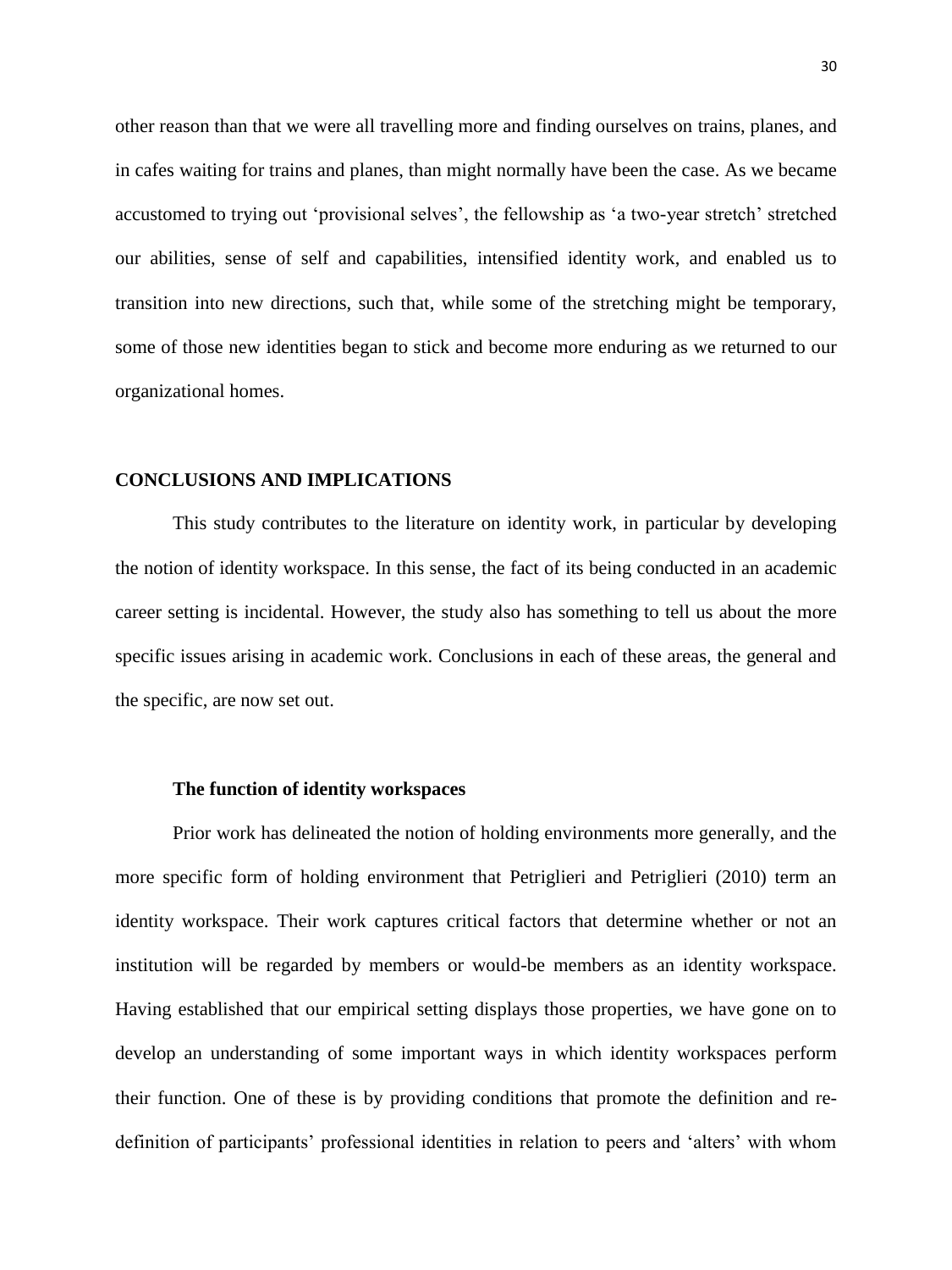they are brought into contact and with whom they interact. The workspace facilitates this by making identity work take place in a collective environment (the cohort, in our case), removing many of the hierarchical and status differences between members, and by bringing together individuals, within the workspace and from outside it, who have different experiences of and perspectives on an area of common concern. This is represented by the inner ellipse in Figure 1.

The second way in which the workspace functions is to provide opportunities, inducements and even expectations, all with resources and some of the supportive mechanisms characteristic of a 'holding environment', to experiment with provisional selves. These experiments are often concerned with possible *future* orientations, with advancing to higher levels of expertise or authority, in contrast with the encounters with peers and alters, which are more concerned with taking stock of and reflecting on *current* professional identities. In this sense, the experiments with provisional selves represent the most obvious way in which the identity workspace 'stretches' the participants. Some aspects of the provisional selves are adopted, and some are not. This is represented by the outer ellipse in Figure 1. The two functions, although identified separately in the Figure, are closely interrelated. To give an example from our study, an academic encountering the world of government policy formulation at first hand for the first time might then experiment with a provisional self of policy advisor, by developing new skills, contacts and activities.

The identity workspace has a potentially useful, but also a potentially antagonistic relationship to the participants' 'home' institutions. Here, we have examined identity workspaces as 'liminal': however, in anthropological studies of liminality and rites of passage, the liminal zone and its function is widely endorsed and legitimized by the society in which it operates. That is not necessarily so in our study and, we suggest, in such extra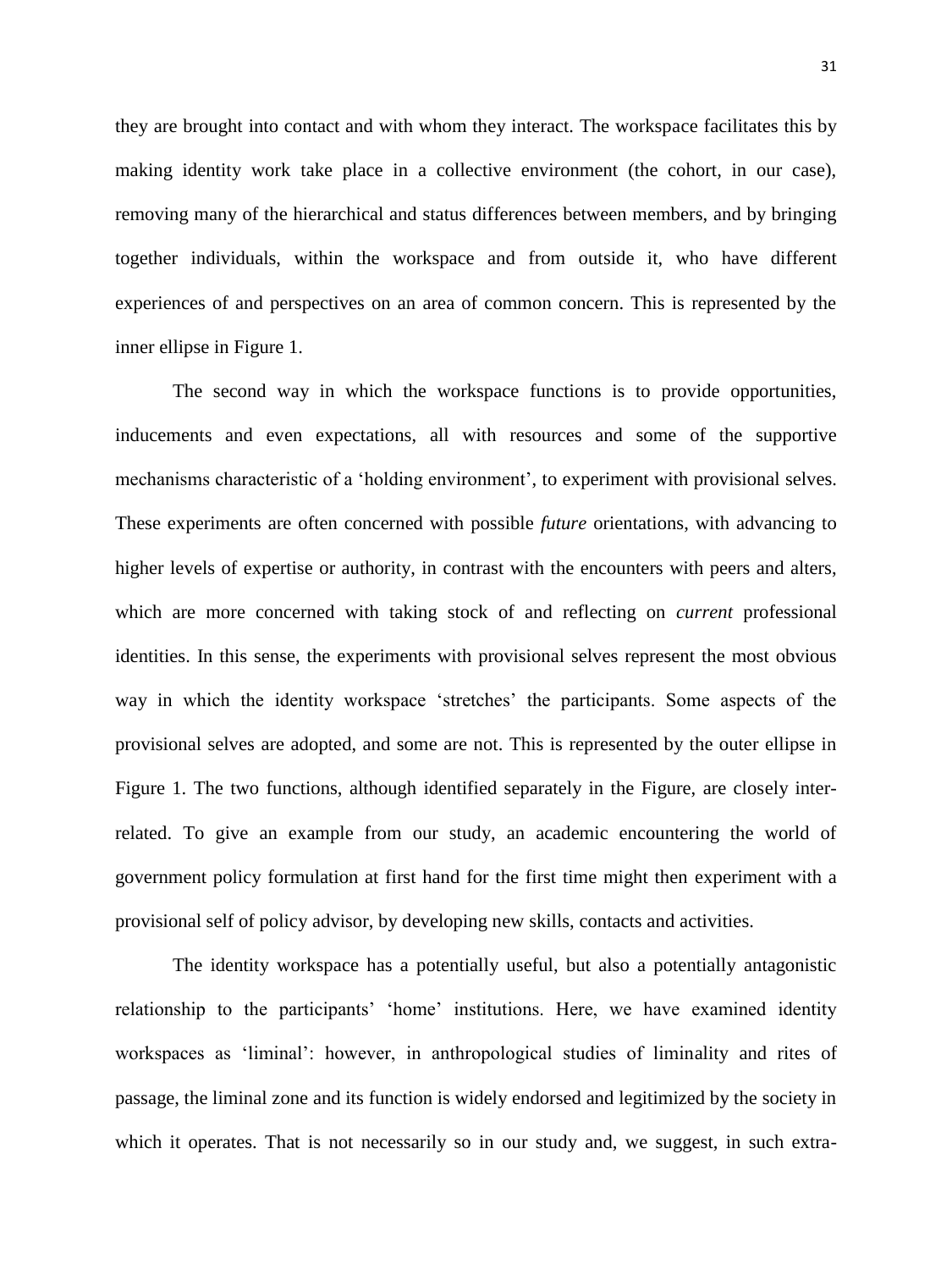organizational identity workspaces more generally. It is argued in the literature that identity workspaces of this sort have become more important as organizations have come to have less enduring relationships with their employees and find it more difficult to provide opportunities for identity work themselves. If that is so, our study seems to suggest that more work needs to be done to allow organizations to make sense of and value both the activities that participants undertake while they are in identity workspaces, and the 'new' identity, skills and expectations of employees returning to the organizational mainstream.

# **Conclusions for Mid-career identity work among academics**

In the academic context, we might ask why this identity workspace would be needed if institutions were providing a supportive environment? It might suggest that at mid-career there is a mis-aligning of identity workspaces between the academic and the institution. Hence, the AIM initiative could be framed as a new form of meta-institutional response to institutional failure to support the development of academic identity work at mid-career. It crucially provided space and support for identity experimentation, community sense-making, and growth through collective experience of rites of passage. Hence, a challenge for the academic community is to consider how, and to what extent, the facilitation of mid-career identity work experienced in this identity workspace can be encapsulated within existing institutions and schools, in order to support career development at the crucial, but oftneglected, moment of mid-career. As we have seen, academic careers can encompass a very wide range of activities and emphases, but it seems that institutional mechanisms and frames of reference are blind to some of those that their employees value, and which could be valuable to the institution, and have limited institutionally-endorsed opportunities for employees to develop their professional identities. In the face of rapidly-evolving roles for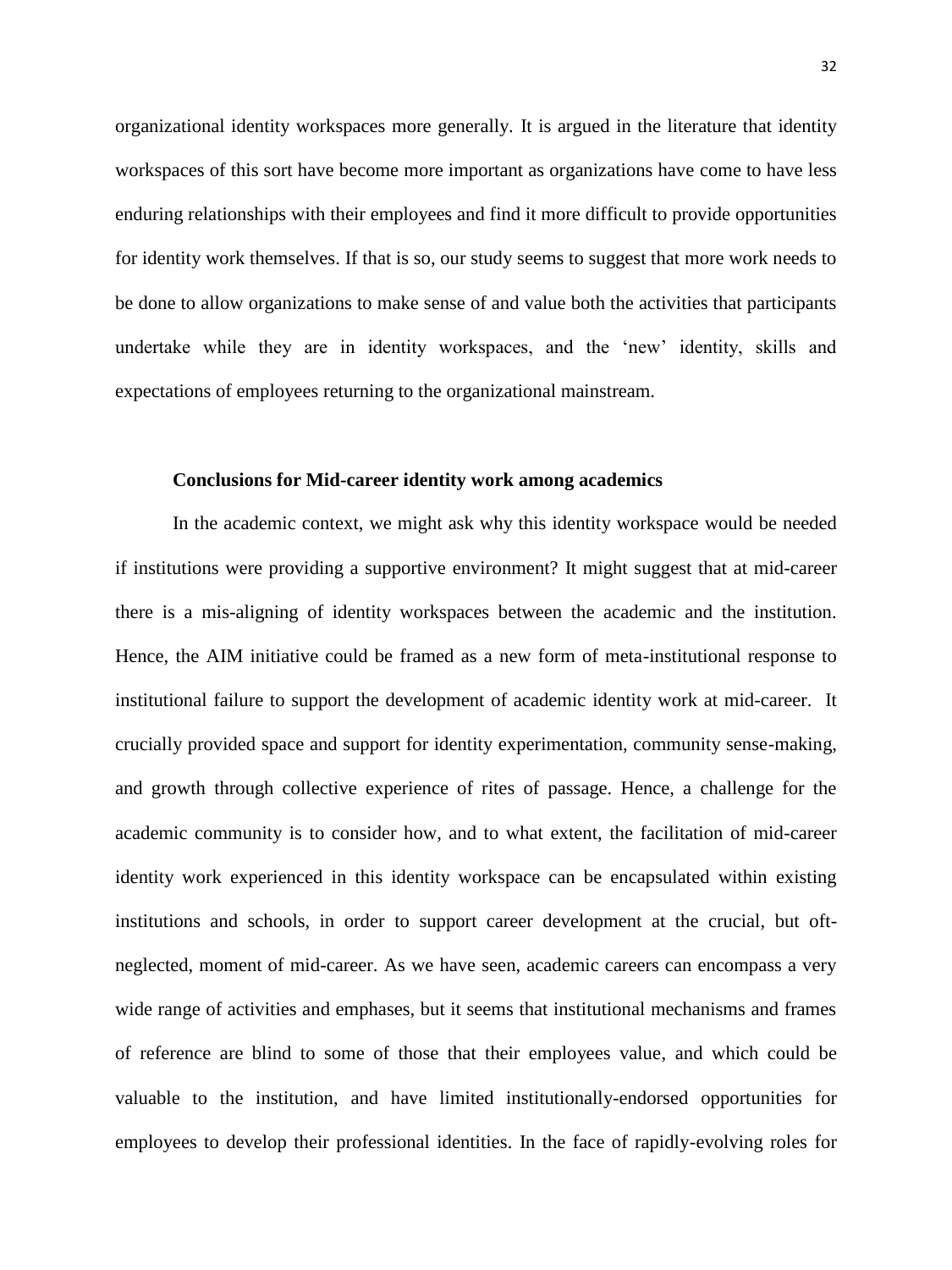universities, and perhaps especially business and management schools, in the wider economy and society, the two classic routes for advancement of 'star researcher' or senior administrator may no longer provide what the organization and many of its mid-career academic employees really need. Hence, new alternative identity workspaces are required to facilitate and support mid-career transition.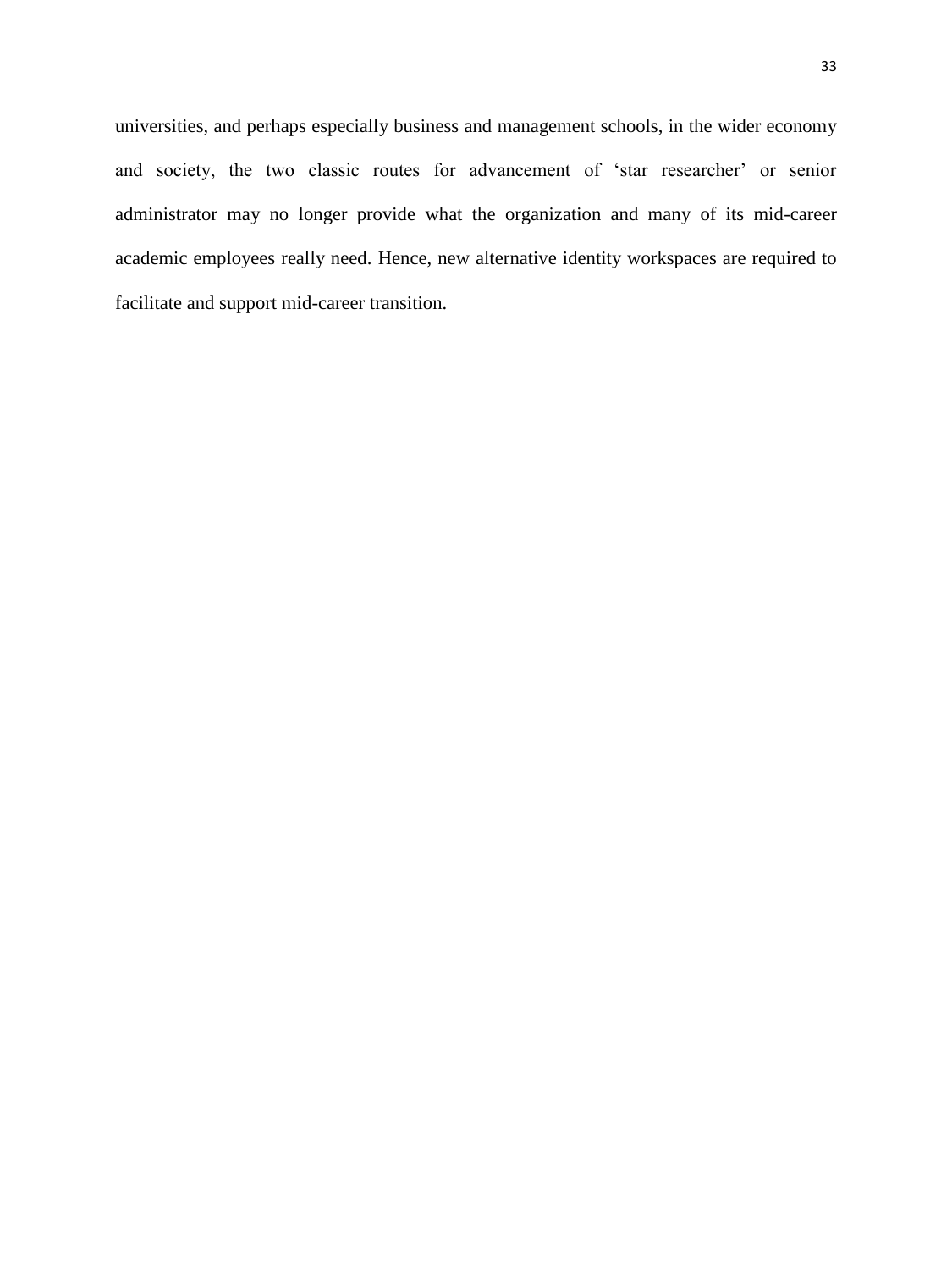# **References**

- <span id="page-33-19"></span>Abbott, A. (2001). *Chaos of disciplines*. Chicago: University of Chicago Press.
- <span id="page-33-4"></span>Alvesson, M., & Willmott, H. (2002). Identity Regulation as Organizational Control: Producing the Appropriate Individual. *Journal of Management Studies, 39*(5), 619 - 644.
- <span id="page-33-1"></span>Baruch, Y. (2003). Career systems in transition: A Normative Model for Organizational Career Practices. *Personnel Review, 32*(2), 231-251.
- <span id="page-33-0"></span>Beech, N. (2011). Liminality and the Practices of Identity Construction. *Human Relations, 64*(2), 285 - 302.
- <span id="page-33-8"></span>Berthoin Antal, A. (2006). Reflections on the Need for ''Between Times'' and ''Between Places''. *Journal of Management Inquiry, 15*(2), 154 - 166.
- <span id="page-33-7"></span>Beyer, J. M., & Hannah, D. R. (2002). Building on the Past: Enacting Established Personal Identities in a New Work Setting. *Organization Science, 13*(6), 636 - 652.
- <span id="page-33-11"></span>Boje, D. M., & Tyler, J. (2008). Story and Narrative Noticing: Workaholism Autoethnographies. *Journal of Business Ethics, 84*(2), 173 - 194.
- <span id="page-33-10"></span>Brown, A. D. (2006). A Narrative Approach to Collective Identities. *Journal of Management Studies, 43*(4), 731 - 753.
- <span id="page-33-16"></span>Bryman, A., & Cassell, C. (2006). The Researcher Interview: A Reflexive Perspective. ['Insider account']. *Qualitative Research in Organizations and Management, 1*(1), 41 - 59.
- <span id="page-33-20"></span>Callon, M., & Muniesa, F. (2005). Peripheral Vision: Economic Markets as Calculative Collective Devices. *Organization Studies, 26*(8), 1229-1250.
- <span id="page-33-17"></span>Carroll, B., & Levy, L. (2008). Defaulting to Management: Leadership Defined By What It Is Not. *Organization, 15*(1), 75-96.
- <span id="page-33-14"></span>Cohen, L., Duberley, J., & Musson, G. (2009). Work-Life Balance?: An Autoethnographic Exploration of Everyday Home—Work Dynamics *Journal of Management Inquiry, 18*(3), 229-241.
- <span id="page-33-2"></span>Corley, K. G. (2010). Letter from a Newly Tenured Professor: A Response to Hambrick and a Call to my Fellow Associate Professors. *Journal of Management Inquiry, 19*(4), 394 - 397.
- <span id="page-33-5"></span>Craib, I. (1998). *Experiencing Identity*. London: Sage.
- <span id="page-33-13"></span>Daskalaki, M. (2012). Personal Narratives and Cosmopolitan Identities: An Autobiographical Approach. *Journal of Management Inquiry, 21*(4), 430-441.
- <span id="page-33-9"></span>Day Sclater, S. (1988). Creating the Self: Stories as Transitional Phenomena. *Auto/biography, 6*, 85 - 92.
- <span id="page-33-3"></span>Dutton, J. E., Roberts, L. M., & Bednar, J. (2010). Pathways for Positive Identity Construction at Work: Four types of positive identity and the building of social capital at work *Academy of Management Review, 35*(2), 265 - 293.
- <span id="page-33-6"></span>Elliott, A. (2001). *Concepts of the Self*. Cambridge: Polity Press.
- <span id="page-33-15"></span>Ellis, C. (2004). *The Ethnographic I: A Methodological Novel about Autoethnography*. Walnut Creek, CA: Altamira Press: Rowman & Littlefield Publishers.
- <span id="page-33-12"></span>Ellis, C. (2009). *Revision: Autoethnographic Reflections on Life and Work*. Walnut Creek, CA: Left Coast Press Inc.
- <span id="page-33-18"></span>Elsbach, K. D., & Bhattacharya, C. B. (2001). Defining Who You Are By What You're Not: Organizational Disidentification and The National Rifle Association. *Organization Science, 12*(4), 393-413.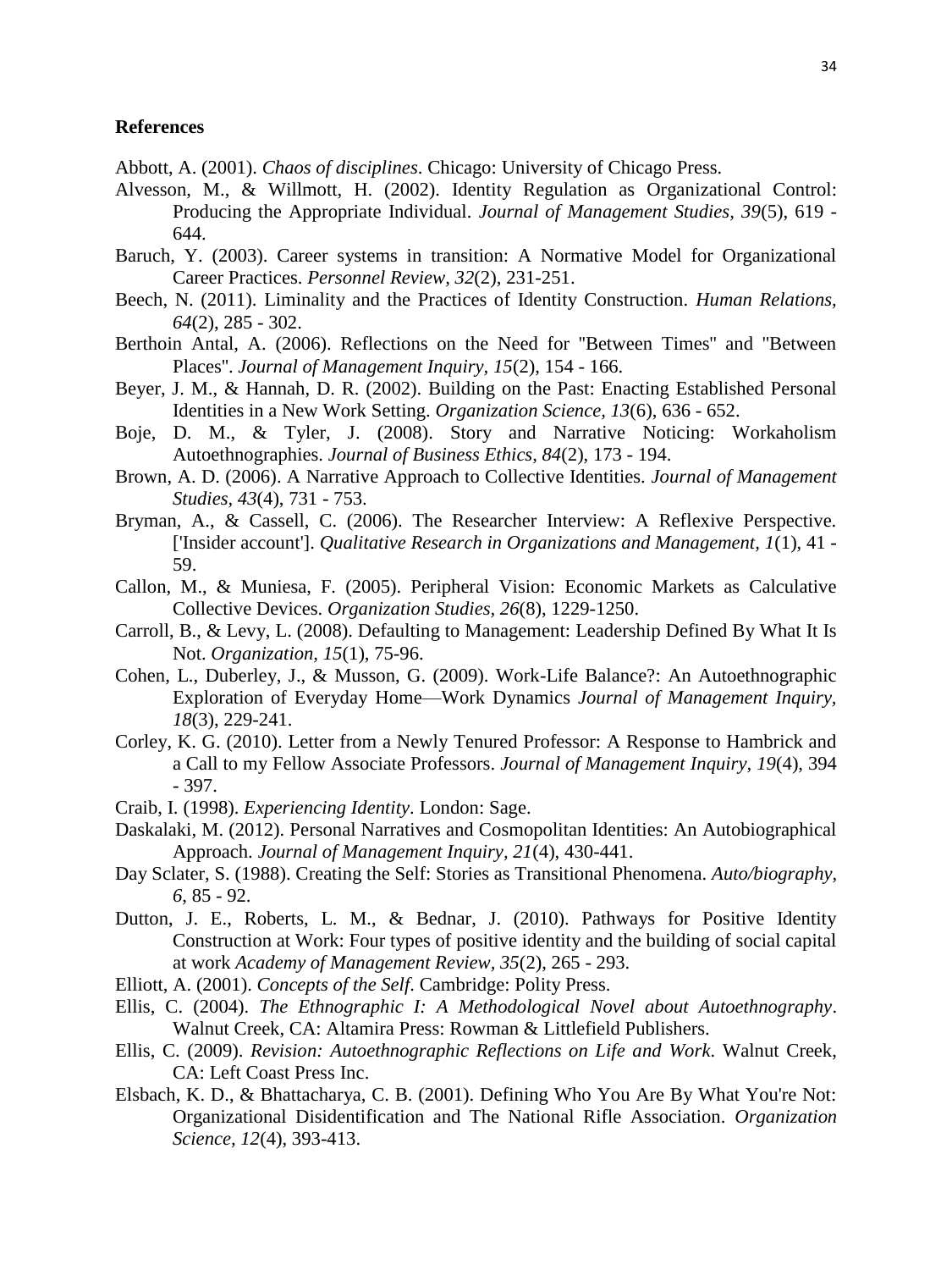- <span id="page-34-9"></span>Ely, R., Ibarra, H., & Kolb, D. M. (2011). Taking Gender into Account: Theory and Design for Women's Leadership development Programs. *Academy of Management Education and Learning, 10*(3), 474 - 493.
- <span id="page-34-10"></span>Fine, G. A. (1996). Justifying work occupational rhetorics as resources in restaurant kitchens. *Administrative Science Quarterly, 41*, 90 - 115.
- <span id="page-34-5"></span>Frost, P. J., & Taylor, M. S. (1996). *Rhythms of academic life: personal accounts of careers in academia*. Thousand Oaks, California: Sage Publications.
- <span id="page-34-12"></span>Holstein, J. A., & Gubrium, J. F. (2000). *The Self We Live By: Narrative Identity in a Postmodern World*. Oxford: Oxford University Press.
- <span id="page-34-15"></span>Humphreys, M. (2005). Getting Personal: Reflexivity and Autoethnographic Vignettes. *Qualitative Inquiry, 11*(6), 840 - 860.
- <span id="page-34-8"></span>Ibarra, H. (1999). Provisional Selves: Experimenting with Image and Identity in Professional Adaptation. *Administrative Science Quarterly, 44*(4), 764-791.
- <span id="page-34-0"></span>Ibarra, H., & Barbulescu, R. (2010). Identity as Narrative: Prevalance, Effectiveness, and Consequences of Narrative Identity Work in Macro Role Transitions. *Academy of Management Review, 35*(1), 135-154.
- <span id="page-34-7"></span>Jenkins, R. (1996). *Social Identity*. London: Routledge.
- <span id="page-34-18"></span>Kets de Vries, M. F. R., & Korotov, K. (2007). Creating Transformational Executive Education Programs. *Academy of Management Learning & Education, 6*(3), 375-387.
- <span id="page-34-3"></span>Kreiner, G. E., Hollensbe, E. C., & Sheep, M. L. (2006). Where is the "Me" Among the "We"? Identity Work and the Search for Optimal Balance. *Academy of Management Journal, 49*(5), 1031-1057.
- <span id="page-34-14"></span>Learmonth, M., & Humphreys, M. (2012). Autoethnography and academic identity: glimpsing business school doppelgangers. *Organization, 19*(1), 99-117.
- <span id="page-34-13"></span>McKenna, S. (2010). Managerial narratives: a critical dialogical approach to managerial identity. *Qualitative Research in Organizations and Management: An International Journal, 5*(1), 5 - 27.
- <span id="page-34-11"></span>Oldenburg, R. (1989). *The Great Good Place; Cafes, Coffee Shops, Bookstores, Bars, Hair Salons, and other hangouts at the heart of a community*. Cambridge, MA: Da Capo Press.
- <span id="page-34-19"></span>Parker, P., Arthur, M. B., & Inkson, K. (2004). Career communities: a preliminary exploration of member-defined career support structures. *Journal of Organizational Behavior, 25*(4), 489-514.
- <span id="page-34-2"></span>Petriglieri, G., & Petriglieri, J. (2010). Identity Workspaces: The case of Business Schools. *Academy of Management Learning and Education, 9*(1), 44 - 60.
- <span id="page-34-16"></span>Spry, T. (2001). Performing Autoethnography: An embodied methodological praxis. *Qualitative Inquiry, 7*(6), 706 - 732.
- <span id="page-34-6"></span>Stablein, R., & Frost, P. J. (Eds.). (2004). *Renewing Research Practice*. Stanford CA: Stanford Business Books.
- <span id="page-34-1"></span>Sveningsson, S., & Alvesson, M. (2003). Managing Managerial Identities: Organizational Fragmentation, Discourse and Identity Struggle. *Human Relations, 56*(10), 1163 - 1193.
- <span id="page-34-4"></span>Thomas, R., & Linstead, A. (2002). Losing the Plot? Middle Managers and Identity. *Organization, 9*, 71 - 93.
- <span id="page-34-17"></span>Thomas, R., Tienari, J., Davies, A., & Meriläinen, S. (2009). Let's Talk about "Us": A Reflexive Account of a Cross-Cultural Research Collaboration. *Journal of Management Inquiry, 18*(4), 313-324.